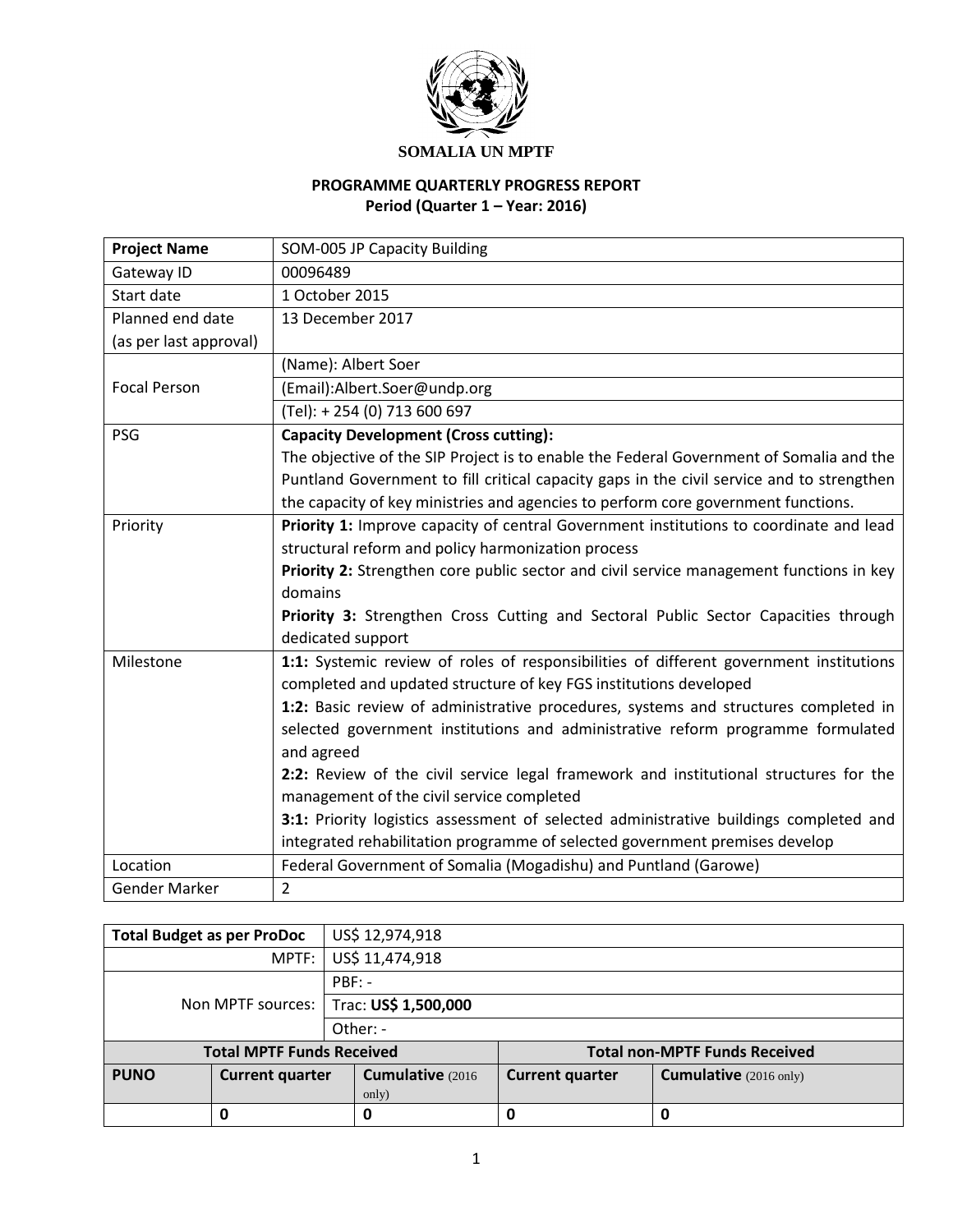

| JP Expenditure of MPTF Funds <sup>1</sup> |                        |                            | JP Expenditure of non-MPTF Funds |                                         |
|-------------------------------------------|------------------------|----------------------------|----------------------------------|-----------------------------------------|
| <b>PUNO</b>                               | <b>Current quarter</b> | Cumulative (2016)<br>only) | <b>Current quarter</b>           | <b>Cumulative</b> $(2016 \text{ only})$ |
|                                           | \$943,604              | \$943,604                  |                                  |                                         |

PLs note that the additional budget as per approved amendment has not yet been included.

### **SITUATION UPDATE**

The Federal Government of Somalia (FGS), guided by Vision 2016 and the Somali Compact, declared 2016 'the year of delivery' and embarked on two major reform processes directly supported by the project: (a) the development of the first National Development Plan since the late eighties of the last century and (b) the review and updating of the Civil Service Law as fundamental for civil service reform.

The Somali Development Reconstruction Facility (SDRF) Steering Committee endorsed the Capacity Development – Strengthening Institutional Development Project on 17 June 2015. The project is fully funded and at the first Steering Committee (jointly with the World Bank Capacity Development project), an amendment to include support to the policy units of the Office of the President and the Prime Minister office was approved.

There were no changes in the Puntland engagement. The intended support to the Puntland Good Governance Commission, which was put on hold in 2015, is still on hold pending agreement with the World Bank project on the precise nature of the support.

Major developments supported by the project in the FGS and Puntland include:

- Under the leadership of the Ministry of Planning and International Cooperation (MOPIC) the preparations for the an iPRSP compliant Somalia National Development Plan (2017 – 2019) and incorporating the SDGs, advanced significantly with several coordination meetings, working group establishment (Monitoring and Evaluation Working Group launched on 9 March) and the first round of consultations in the federal member states (Puntland 19 - 22 January; Jubaland 6 – 8 February ISWA 6 – 8 March, Galmudug in early April). Several trainings have been conducted for staff at MOPIC and other line Ministries by the Lead Consultant on the process of drafting the NDP, data collection etc. The first draft is due in July 2016.
- On 6 January 2016, the Minister of Planning and International Cooperation, H.E Aynte launched the Sustainable Development Goals and led discussions on their localization at an event in Mogadishu.
- Work to finalize the drafting and reform of the Civil Service #11 and its subsidiary legislation continued in Mogadishu in the reporting period. The international consultant supported by UNDP worked throughout the quarter with officials from the Ministry and other line Ministries to realign the laws and text of the legislation. Several workshops including consultation with the federal member states were also held in Mogadishu. The draft is scheduled to be presented to Cabinet by the Minister in the second quarter before being subsequently submitted to Parliament for ratification.

 $\overline{a}$ 

 $^1$  Uncertified expenditures. Certified annual expenditures can be found in the Annual Financial Report of MPTF Office [\(http://mptf.undp.org/factsheet/fund/4SO00](http://mptf.undp.org/factsheet/fund/4SO00) )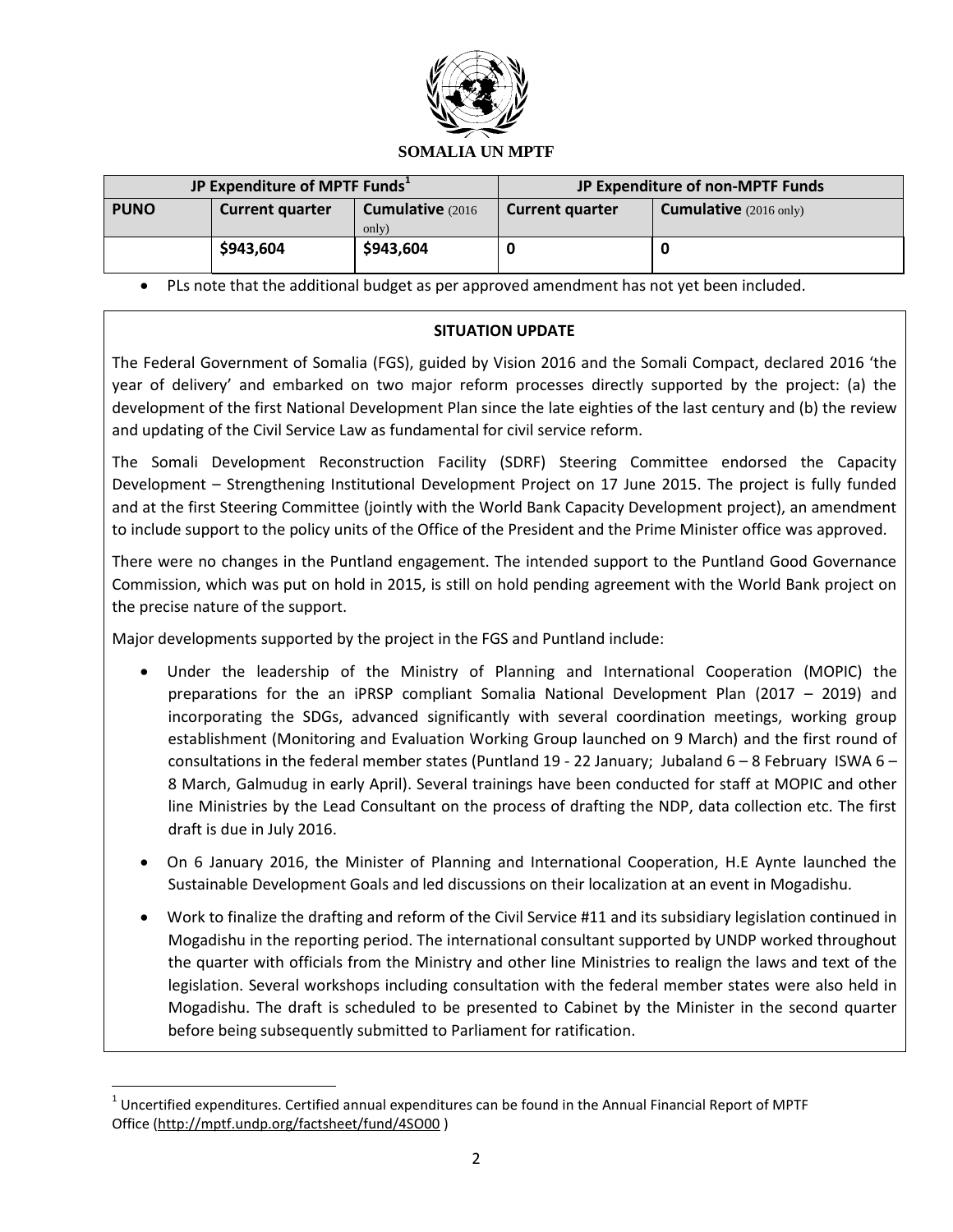

- The Government of Puntland launched the Puntland Development Forum (PDF) in Garowe on 30 December 2015. With support from UNDP and in collaboration with the UN Resident Coordinators Office in Garowe, the PDF was designed as a structured mechanism to bring together the Puntland government; the civil society; the private sector; and the international partners to foster internal coherence within Puntland, and to assist Puntland more effectively engage with the Federal Government and the other Federal Member States, on key strategic issues, including development planning and aid management.
- Since the finalization of the first wave and second wave of Functional Reviews (FRs) of Ministries and government institutions in Puntland such as the Ministry of Labor Youth and Sports, Ministry of Women and Development Affairs, Ministry of Planning and International Cooperation and others supported by the project on – UNDP has commenced work through workshops to assess implementation of the recommendations made in the FRs. A local consultant based in Garowe has been reviewing the changes implemented thus far by the different Ministries. A consolidated report will be finalized in the second quarter.
- In Puntland, an international consultant has been working with the Ministry of Labor Youth and Sports to develop a Civil Service Training Policy and leading discussions on the concept note to develop a Civil Service Training Institute. This work had been stalled throughout 2015 pending agreements between the Civil Service Commission and the MOLYS over a number of administrative and jurisdictional differences.
- The project budget for 2016 forward is insufficient to support all ACU staff. The ACU launched a campaign to mobilize additional resources which towards the end of the quarter started being successful. It is expected that in the 2nd quarter sufficient funding will be mobilized. The staff supported by the project focuses on overall management of the ACU.

### **QUARTERLY PROGRESS REPORT RESULTS MATRIX**

#### **SUB-OUTCOME 1 STATEMENT**

| < Restate verbatim from the Prodoc/AWP or amended version (if any)                                           |               |                                                 |                            |
|--------------------------------------------------------------------------------------------------------------|---------------|-------------------------------------------------|----------------------------|
| Output 1: Capacity gaps in priority institutions filled in placing staff and advisors in priority positions. |               |                                                 |                            |
| <b>INDICATOR</b>                                                                                             | <b>TARGET</b> | <b>PROGRESS</b><br><b>INDICATOR<sup>2</sup></b> | <b>OUTPUT</b><br><b>ON</b> |
|                                                                                                              |               | <b>THIS</b>                                     | <b>CUMULATIVE</b>          |
|                                                                                                              |               | <b>QUARTER</b>                                  |                            |
| Number of staff (disaggregated by sex, location,                                                             | Federal: 6    | 39                                              | 39                         |
| institution, position) within public institutions                                                            | Puntland: 10  | q                                               | 9                          |
| supported by UNDP                                                                                            |               |                                                 |                            |
| Percentage of direct supervisors satisfied with staff                                                        | Federal 75%   | $0^3$                                           | 0                          |
| and advisors                                                                                                 | Puntland 75%  |                                                 |                            |

 $^{2}$  Fill in only the numbers or yes/no; no explanations to be given here.

 $\overline{a}$ 

 $3$  No surveys were carried out in the reporting period. The surveys will be administered in the 2<sup>nd</sup> quarter.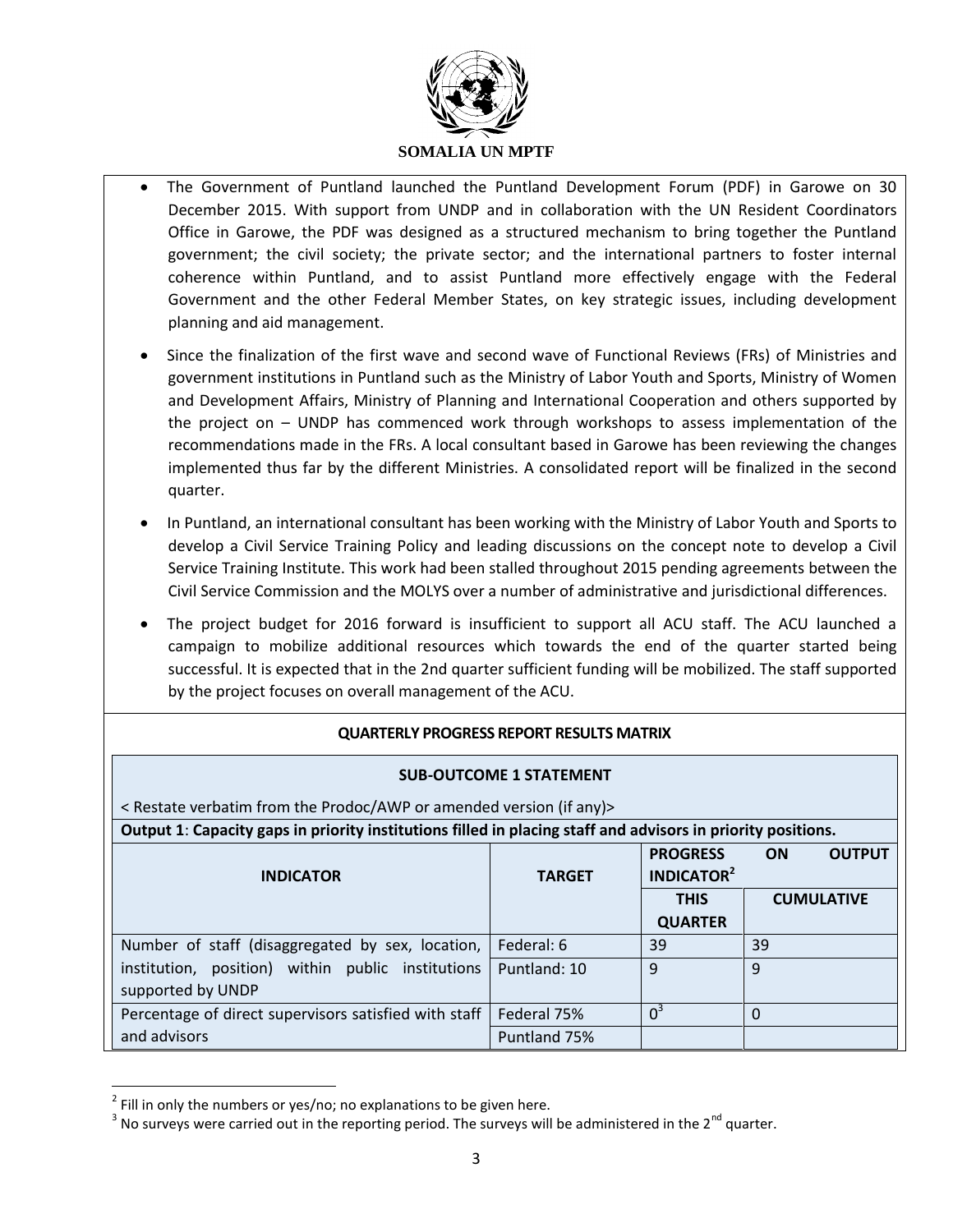

*Sources of Evidence:* i) *Staff Lists and Payment Schedules for each and every individual employed under this facility are on file with the government and project (UNDP) for both the FGS and Puntland governments; ii) See Annex 4 with lists of staff at both the FGS and Puntland levels.*

**Output 2**: **Rationalized and updated Civil Service Management policy, framework, system, processes, and guidelines developed.**

| # of Civil Service Laws reviewed or amendments | Federal: 1 draft  |  |
|------------------------------------------------|-------------------|--|
| proposed                                       | Puntland: 1 draft |  |
| # of HR Management Frameworks submitted        | Federal: 1 draft  |  |
|                                                | Puntland: 1 draft |  |
| # Number HR Management instruments rolled out  | Federal: 1 draft  |  |
|                                                | Puntland: 1 Draft |  |

*Sources of Evidence: i) Draft civil service laws drafted for the FGS and Puntland; ii) Minutes of meetings held by the FGS Minister of Labor and Social Affairs on 9 March 2016 in Mogadishu with the SIP Project Team in Mogadishu iii) Copy of HR Management Framework draft document from Puntland on file with the project*

| Output 3: Improved training policy, facilities and plans proposed. |                  |  |          |   |
|--------------------------------------------------------------------|------------------|--|----------|---|
| # of Civil Service Training / Capacity Development                 | Federal: 1 draft |  | 0        | 0 |
| Policy submitted                                                   | Puntland:        |  |          |   |
|                                                                    | Completed        |  |          |   |
| Training standards developed                                       | Federal: 1 Draft |  | 0        |   |
|                                                                    | Puntland:        |  | $\Omega$ | 0 |
|                                                                    | Completed        |  |          |   |
| Number of Civil Service Training Institute concepts                | Federal: 1 Draft |  | 0        | 0 |
| developed                                                          | Puntland:        |  | 0        | 0 |
|                                                                    | Developed        |  |          |   |

*Sources of Evidence: i) Puntland Draft Civil Service Training policy document on file with the project* 

**Output 4: Strategic guidelines developed for internal Government coordination, good governance and strategic communication**

| $300$ algebro communication                                            |                   |          |          |
|------------------------------------------------------------------------|-------------------|----------|----------|
| Guidance materials for Federal Parliamentary                           | Federal: 1 draft  | $\Omega$ | 0        |
| relation management                                                    |                   |          |          |
| <b>Strategic Communications guidelines</b>                             | Federal: 1 draft  | $\Omega$ | 0        |
| Service delivery (Citizens') Charter for Puntland                      | Puntland: 1 draft | $\Omega$ | 0        |
| <b>Complaints Mechanism, Puntland</b>                                  | Puntland: 1 draft | 0        | 0        |
| Good Governance Advocacy strategy, Puntland                            | Puntland: 1 draft | $\Omega$ | $\Omega$ |
|                                                                        |                   |          |          |
|                                                                        |                   |          |          |
| Output 5: Assessments, tools, and plans developed to mainstream gender |                   |          |          |
| Number of tools developed                                              | Federal: 3 draft  | $\Omega$ | 0        |
|                                                                        | Puntland: 3 draft | $\Omega$ | 0        |
| Number of partners supported                                           | Federal: 3        | $\Omega$ | 0        |
|                                                                        | Puntland: 5       | 0        | 0        |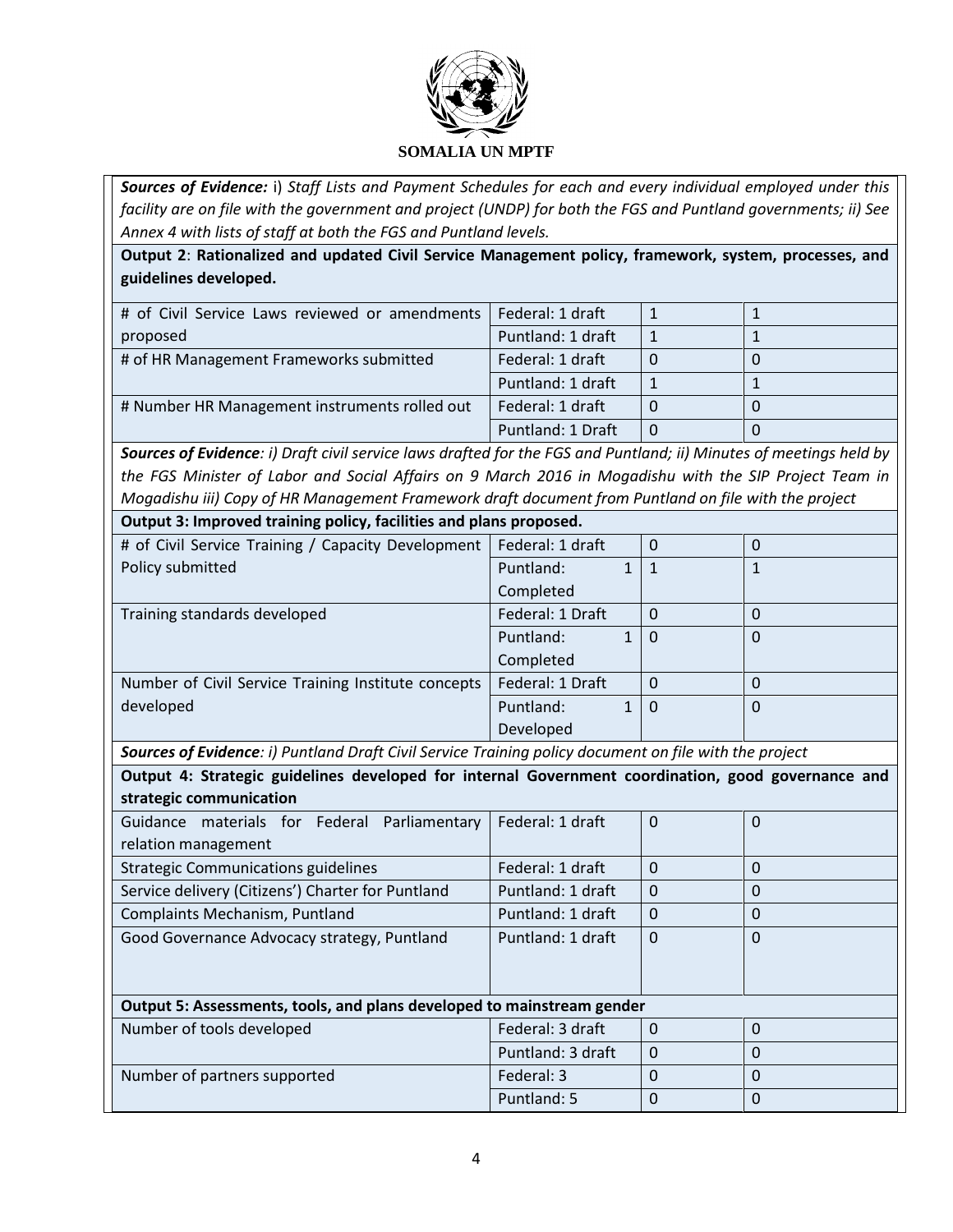

| Number of staff trained                                                                         | Federal: 5                                                                                         | $\Omega$     | $\Omega$     |  |  |
|-------------------------------------------------------------------------------------------------|----------------------------------------------------------------------------------------------------|--------------|--------------|--|--|
|                                                                                                 | Puntland: 5                                                                                        | $\Omega$     | $\Omega$     |  |  |
|                                                                                                 | Output 6: Guidance to undertake Development Planning, M&E and Aid Coordination including reporting |              |              |  |  |
| developed.                                                                                      |                                                                                                    |              |              |  |  |
| Number of institutional coordination arrangements                                               | Federal: 1                                                                                         | $\Omega$     | $\mathbf{0}$ |  |  |
| for development policy drafted                                                                  | Puntland: 1                                                                                        | 1            | $\mathbf{1}$ |  |  |
| Number of M&E Strategies reviewed, amended,                                                     | Federal: 1                                                                                         | $\Omega$     | $\Omega$     |  |  |
| updated or developed.                                                                           | Puntland: 1                                                                                        | $\Omega$     | $\Omega$     |  |  |
| Number of processes, tools and guidelines for                                                   | Federal: 1                                                                                         | $\Omega$     | $\Omega$     |  |  |
| collection and storage of data developed                                                        | Puntland: 1                                                                                        | $\Omega$     | $\Omega$     |  |  |
| # of Aid Coordination Architecture developed and                                                | Federal: 1                                                                                         | $\Omega$     | $\Omega$     |  |  |
| institutionalized                                                                               | Puntland: 1                                                                                        | $\mathbf{1}$ | $\mathbf{1}$ |  |  |
| Number of DAD/AIMS systems operational                                                          | Federal: 1                                                                                         | $\Omega$     | $\Omega$     |  |  |
|                                                                                                 | Puntland: 1                                                                                        | $\Omega$     | $\Omega$     |  |  |
| Number of Quarterly reports on Aid Flows are                                                    | Federal: 2                                                                                         | $\Omega$     | $\Omega$     |  |  |
| generated through DAD/AIMS                                                                      | Puntland: 2                                                                                        | $\Omega$     | $\Omega$     |  |  |
| Output 7: Project management and implementation arrangement is established ensuring appropriate |                                                                                                    |              |              |  |  |
| project implementation                                                                          |                                                                                                    |              |              |  |  |
| Number of Project Board meetings are convened as                                                | Federal: 2                                                                                         | $\mathbf{1}$ | $\mathbf{1}$ |  |  |
| scheduled                                                                                       | Puntland: 2                                                                                        | $\mathbf{1}$ | $\mathbf{1}$ |  |  |
| Number of Project progress reports generated                                                    | Federal: 2                                                                                         | $\mathbf{1}$ | $\mathbf{1}$ |  |  |
| periodically or monitored, reviewed and evaluated                                               | Puntland: 2                                                                                        | $\mathbf{1}$ | $\mathbf{1}$ |  |  |
| Percentage of staff in the Project teams recruited.                                             | Combined: 90%                                                                                      | 100%         | 100%         |  |  |
|                                                                                                 |                                                                                                    |              |              |  |  |

### **NARRATIVE RESULTS REPORTING**

### **Output 1: Capacity gaps in priority institutions filled in placing staff and advisors in priority positions.**

The project supports the Government to fill key capacity gaps in line ministries by financing, for a period of time, the salaries of key personnel in the FGS (MOPIC 6; ACU 23; OOP 8) and Puntland (Ministry of Labor, Youth and Sports 5 and MOPIC 4. The project encourages the use of regular civil service procedures for the identification, recruitment and management of local personnel and at the same time creates a coherent framework under which development partners are able to provide longer term advisory assistance to the government.

### **Federal Government of Somalia**

**MOPIC:** Six national advisors staff are supported by the project at the Ministry of Planning and International Cooperation (MOPIC). Apart from their routine roles linked to their portfolios in Finance and Administration, Monitoring and Evaluation, ICT, Statistics, Data Management and International Cooperation the advisors were involved in providing support to the National Development Plan consultative process which also included the logistical arrangements for the federal states consultations; the internal and external coordination meetings between MOPIC and the different line Ministries, hosting meetings by the National Development Council,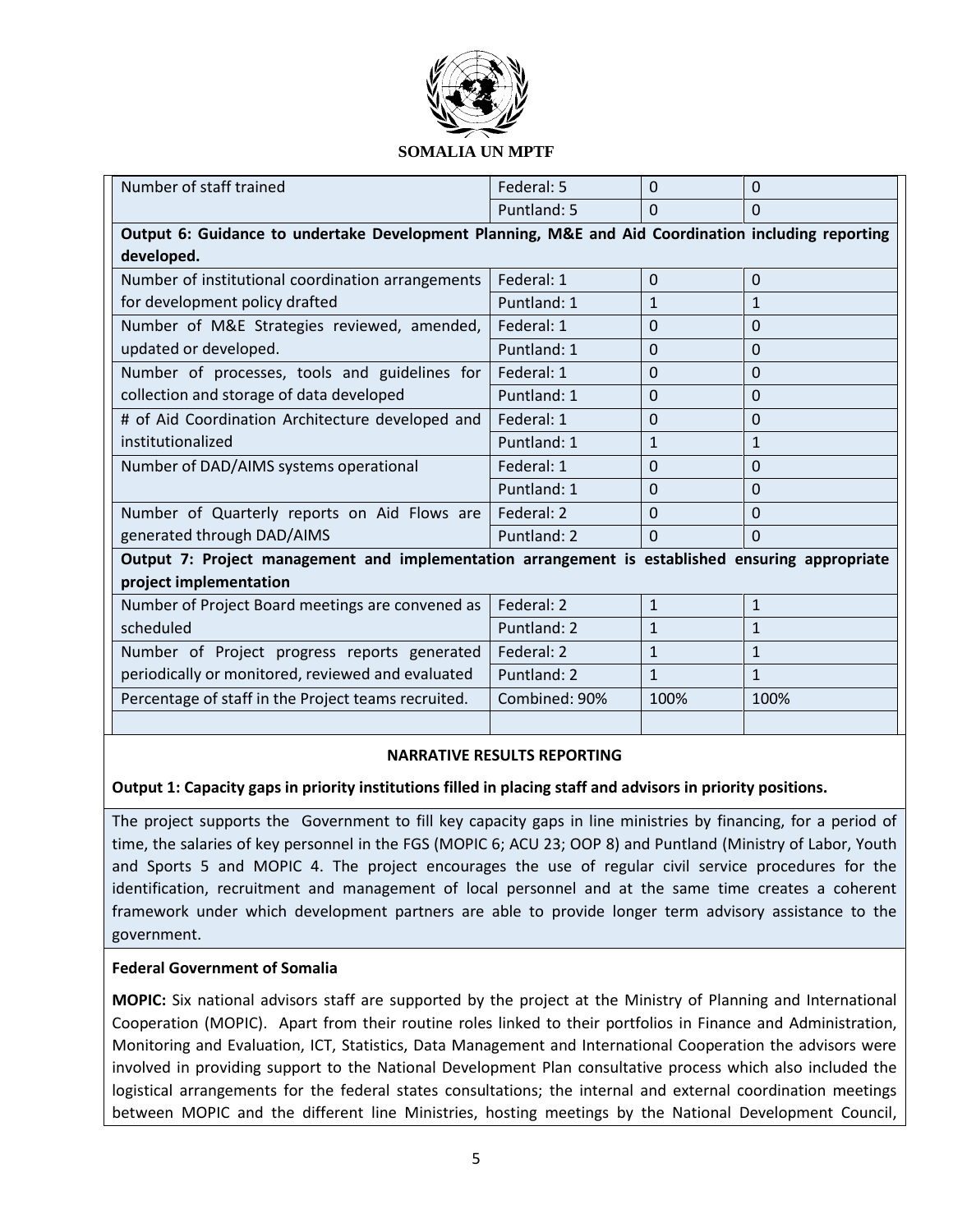

hosting and providing secretariat roles to the different for a such as the monthly Director Generals' Meetings on the NDP and collection of data for the initial drafting of parts of the NDP.

Another key result area for the MOPIC advisors was their completion of the draft National NGO Policy which was shared with pertinent FGS Ministries. Several consultative and coordination meetings were organized by MOPIC staff on the draft to facilitate its passage upon submission to the council of ministers. The Bill was submitted to the Council of Ministers and it awaits approval.

**Aid Coordination Unit:** The ACU in collaboration with different CSOs and UNDP, organized a workshop on Civil Society engagement in the New Deal in Mogadishu as the culmination of a series of regional civil society consultations held in Puntland, Galmudug, South-West State, Jubaland and Banadir in late 2015. Secondly the ACU, was involved in organizing the logistics of the Third High Level partnership Forum in Istanbul, Turkey on 23 and 24 February 2016.

**Office of the President:** The project supports 10 national advisors and support staff in the Policy Unit of the OOP. The list of functions and staff members is shown in Annex 4. The Policy Unit continued in the reporting period to provide high level policy support to the Office of the President and Prime Minister in various areas such as legal advice; national security; policy and planning; maritime matters as well as Administration and Finance. Over the reporting period, staff supported by the project participated in the preparation of various high level reports including the World Bank Somalia's Economic update report; the Contract and Concessions report presented to the Financial Government Committee; the review of Customs and Inland Revenue Tariffs as well as the National Defense and Policy Paper. The policy unit also participated in the Implementation Action Plan for the electoral process in 2016 as well as in the preparation of the road map for use of country systems.

**Puntland:** The key results of the 9 local advisors supported at the MOPIC and MOLYS include the following: provision of expert services to review the Puntland Civil Service Law #5; the finalization of the draft Training Policy and programme through wider stakeholder consultation; validation of the functional review reports with concerned Ministries; development of finance and procurement guidelines for MoPIC and the development of an Aid Coordination Mechanism which will be used to streamline all development funds in Puntland.

## **Output 2**: **Rationalized and updated Civil Service Management policy, framework, system, processes, and guidelines developed.**

The Civil Service Management arrangements in Somalia – both on Federal level and in Puntland – require updating. The Civil Service Laws are not fully responding anymore to the present day requirements, while the more administrative management arrangements concerning e.g. recruitment, labour force management, performance management etc., require modernisation. The specific outputs the SIP project is contributing to are: i) Civil Service Laws reviewed or amendments made; ii) HR Management Frameworks submitted and iii) the number of HR management instruments rolled out.

**Federal:** The Civil Service Law # 11 currently regulating the recruitment, labor force management, and performance management of the Somali Civil Service is outdated. During the reporting period, the Ministry of Labor and Social Welfare through the Inter - Ministerial committee composed of representatives from FGS line ministries and agencies completed the initial draft of the proposed law. The new law took into account international best practices but also reflected the realities on the ground of the present Somali Civil Service. The Law removed some of the operational issues that had incorporated into the old law and retained only the basic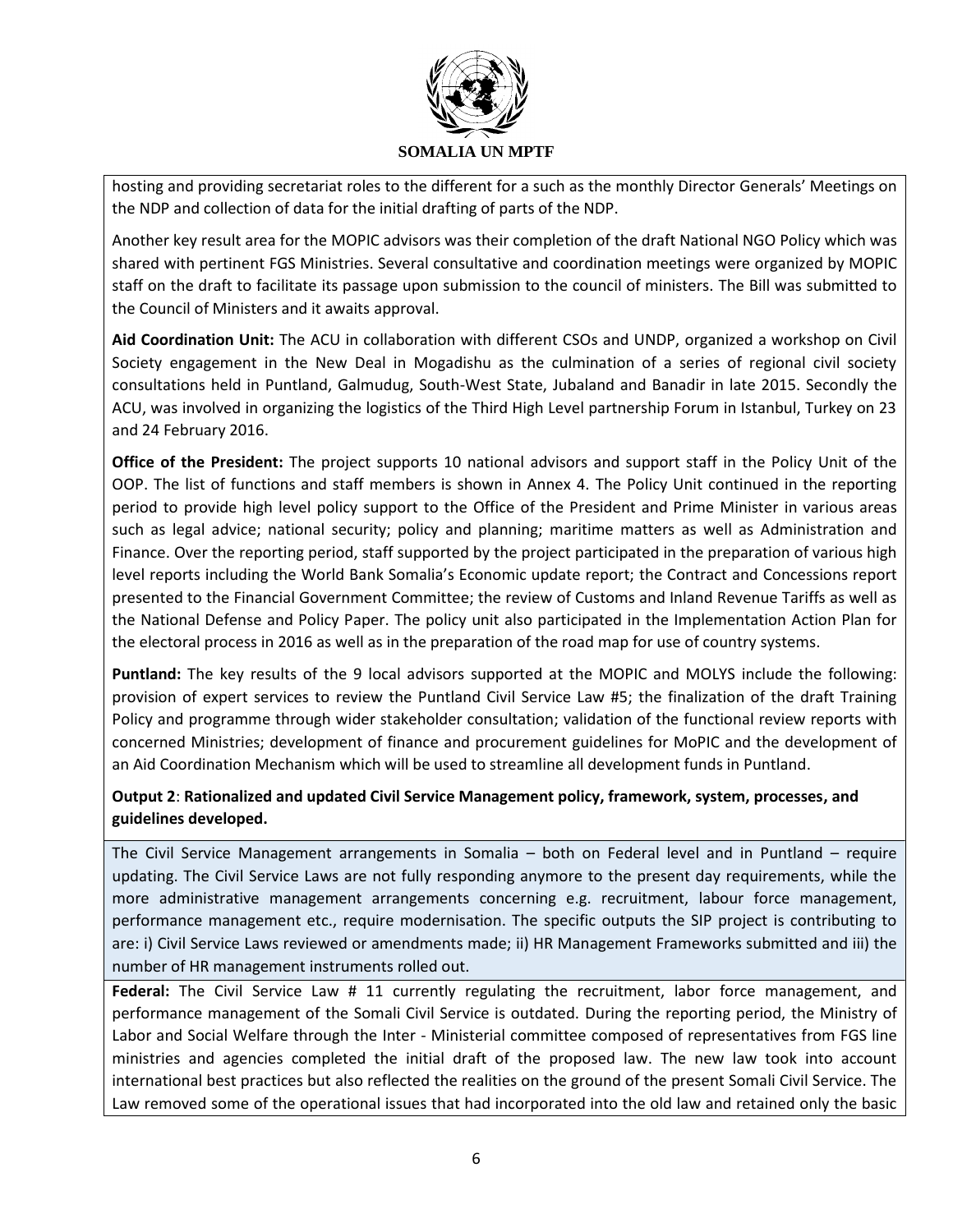

principles that are necessary for the management of a modern civil service. The operational provisions that were previously part of the old law will subsequently be written into the compendium of regulations that will accompany the new law.

During the course of the reporting period, the Ministry of Labor and Social Affairs completed translation of the draft law and launched extensive consultations with other FGS line ministries as well as emerging state representatives in readiness for the tabling of the law in the Council of Ministers as well as parliament. The next steps will be the finalization of the regulations before being presented to the Minister who will then deliver the draft legislation to the FGS Cabinet and subsequently place it before Parliament for further review and passage into law. These processes are slated for the second quarter.

**Puntland:** The first draft of the Puntland Civil Service Law #5 was completed through consultations with dedicated resource people nominated by the Minister of Labor, Youth and Sports. The first consultation was held on 9 March 2016 where all the stakeholders were invited to provide their initial input to ensure participation and ownership of the law.

Furthermore, 16 chapters of the Human Resource Handbook which is supposed to respond to the need for Human Resources Frameworks in Puntland have been completed and the work is in progress and needs validation from stakeholders when the first draft is proposed as scheduled for the second quarter of 2016.

Functional Review reports for the Ministry of Health and the Ministry of Women Development and Family Affairs were also validated by senior management of both institutions. Implementation of recommendations will start in the second quarter.

### **Output 3**: **Improved training policy, facilities and plans proposed.**

While injecting capacity into the system is of paramount importance, ensuring that human resource capacity is maintained over time is of equal importance. To do so, civil servants' professional development needs to become institutionalized. Under this sub-component, the Project supports the respective agencies in institutionalization of training and development functions. Technical support is being provided for developing civil service training policy, strategy and plans, which may include strengthening or establishing civil service institutes.

Federal: No activities were undertaken on the Federal level. They are scheduled to start in the 2<sup>nd</sup> quarter of 2016.

### **Puntland:**

- The first draft of the Puntland Civil Service Training Policy was finalized through a stakeholder consultation workshop in the reporting period through the assistance of an international consultant brought in by UNDP.
- A civil service training programme dubbed (Core Competency Training Needs) based on the Training Needs Assessment (TNA) carried out in 2014 was also developed in the reporting period. The training programme was developed to ensure proper systematic training of civil servants in Puntland.
- An international consultant worked on the second draft proposal and strategy for the establishment of Civil Service Training Institute. The document will be finalized in the second quarter.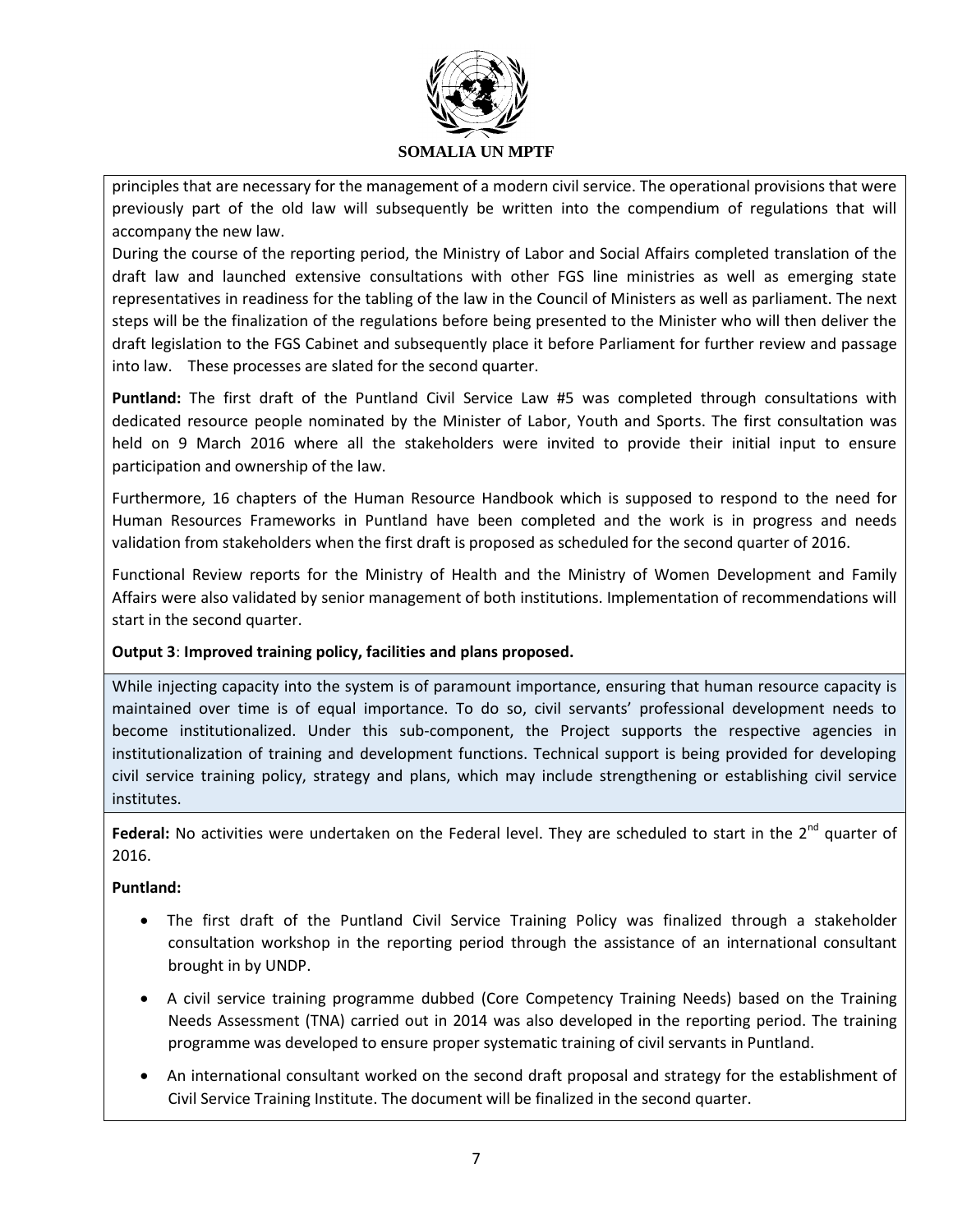

**Output 4: Strategic guidelines developed for internal Government coordination, good governance and strategic communication**

At the FGS level, while the OPM maintains relations with Parliament, the efficiency and effectiveness of these relations can be improved. Strategic communications are underdeveloped and good governance guidance is mostly absent. In Puntland, the objective of the project is to see through the development of a service delivery charter (Citizens Charter) complemented with a Standards of Ethics in the Public Service. Additional work will be carried out to set up a Public Complaints Management system in Puntland as well as a supporting advocacy strategy to complement the public complaints system.

**Federal:** Preparatory meetings were conducted with the **Office of the Prime Minister** to initiate activities to support the above mentioned activities in the next quarter. Furthermore, towards the end of the reporting period, the project signed an LOA with the **Ministry of Interior and Federal Affairs**. UNDP will support the ministry to design and implement adaptations in the structure, functions, roles and responsibility distributions and work processes of the Directorate of Administrative Services. Under this LOA, the project will extend its support to the Directorate of Administrative Services to strengthen its capacity to perform its core functions by achieving the following results:

- Improved structure, function and role and responsibility distribution
- Improved work-process management arrangements
- Improved staffing establishment while ensuring gender parity in staffing MOIFA LOA

The **Ministry of Finance** is supported with an advisor, who is temporarily appointed to establish and head the strategic planning unit. The key results for the present quarter include:

- Established Strategy Unit, developed TORs to fill key positions and began recruitment;
- Negotiating the first IMF Staff Monitoring Program (SMP) for Somalia, and associated missions;
- Coordinated the review and update to the PFM law, which was submitted and passed by the cabinet;
- Lead and facilitated one-week workshop to develop the PFM Action Plan for 2016-2020. Participation included FGS stakeholders from Ministry of Finance, Ministry of Planning, Central Bank of Somalia and regional government finance ministries as well as development partners including IMF, World Bank, AfDB, DfID, USAID, EU, Norway, Italy (PSG 5 co-lead), and UN. By the end of the week a high level plan was produced, with prioritized activities, delivery modality and estimated cost. A governance structure and monitoring mechanism for the plan was designed and next steps for taking the plan further was identified and agreed;
- Prepared training plan and material for government wide training on payment procedures. This covered end-to-end payment process including budget preparation, simplified procurement rules, commitment control and payment issuance. Training was held in February 2016;
- Lead the Use of Country Systems working group in developing roadmap for 2016+ on increasing the use of country systems. The roadmap lays out specific targets for improving PFM systems while setting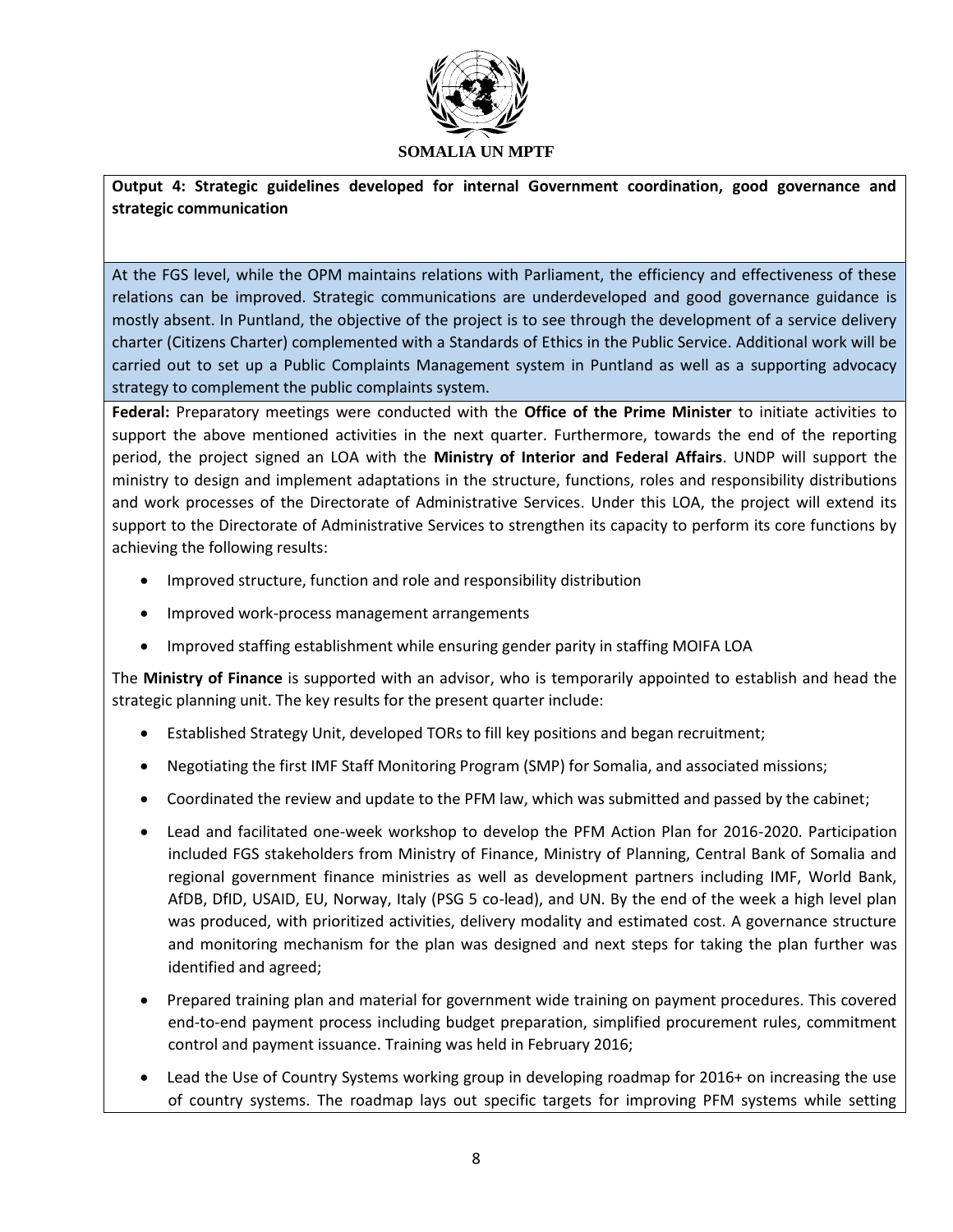

targets for development partners in improving alignment to plan, increase use of treasury and reporting. The roadmap was agreed by both government and development partners and presented at the HLPF in February 2016;

- Launched Open Government Initiative, organizing a forum where civil society was able to review the initial work on the OGI website and hold Q/A session with the President, the Minister of Finance, Minister of Information, Auditor General and member of the Finance Oversight Committee in Parliament. Initial OGI website was developed and has budget information, information on government processes (how to obtain business license, customs, asset recovery), and financial governance. Next steps is over the next 3 months to complete the information available on the website (data.gov.so);
- Designed and drafted workflow and procedures for police stipends to be channeled through country systems. This was accepted and adopted by the EU and payment is expected to commence next month;
- Finalized TOR for security sector expenditure reform to build financial management systems within the security sector, including salary payments;
- Developed consolidated budget for the security sector bringing together government salaries and donor supported stipends;
- Developed government paper laying out update on the President's commitment made on September 9th to reform security sector expenditure. Paper also included update on 2015 payments made as well as laying out future changes in payments, including outsourcing of government salary payments to private company to ensure salary payments is reaching soldiers.

**Puntland:** New LOAs planned for the next quarter with the Good Governance Bureau to develop a Citizens' Charter as well as a Public Complaints Mechanism. However, the support to the Good Governance Bureau is still on hold due to a perceived overlap with possible World Bank support. Discussions to resolve this matter are ongoing.

Functional reviews (FR) were carried out and completed in the Ministry of Health (MoH) and the Ministry of Women Development and Family Affairs (MoWDAFA) bringing the total number of institutions, whose functions were reviewed since the FR exercise began in 2014 under this project, to nine. The process generated new organograms and change management plans for the two institutions. Meanwhile, the initial outcome of the reviews carried out in 2014 is the reshuffling of Director Generals in the ministries reviewed to ensure greater alignment of their core competences with the functions of their respective institutions. A local consultant is currently working on reviewing the outcomes of the functional reviews. A zero draft report has bene produced and a final one will be finalized in the second quarter.

### **Output 5: Assessments, tools, and plans developed to mainstream gender**

The project assists the different government institutions in the FGS and Puntland to develop strategies and tools to mainstream gender in their day to day work. Working in close cooperation with the UNDP Gender Unit, the project aims to develop tools and mechanisms to constructively mainstream gender in a number of key government reform processes, including civil service management and development planning. Priorities for mainstreaming gender will be developed with the Ministries of Women and the resulting action plan will supported by the project. The project targets three institutions and five in Puntland to be supported on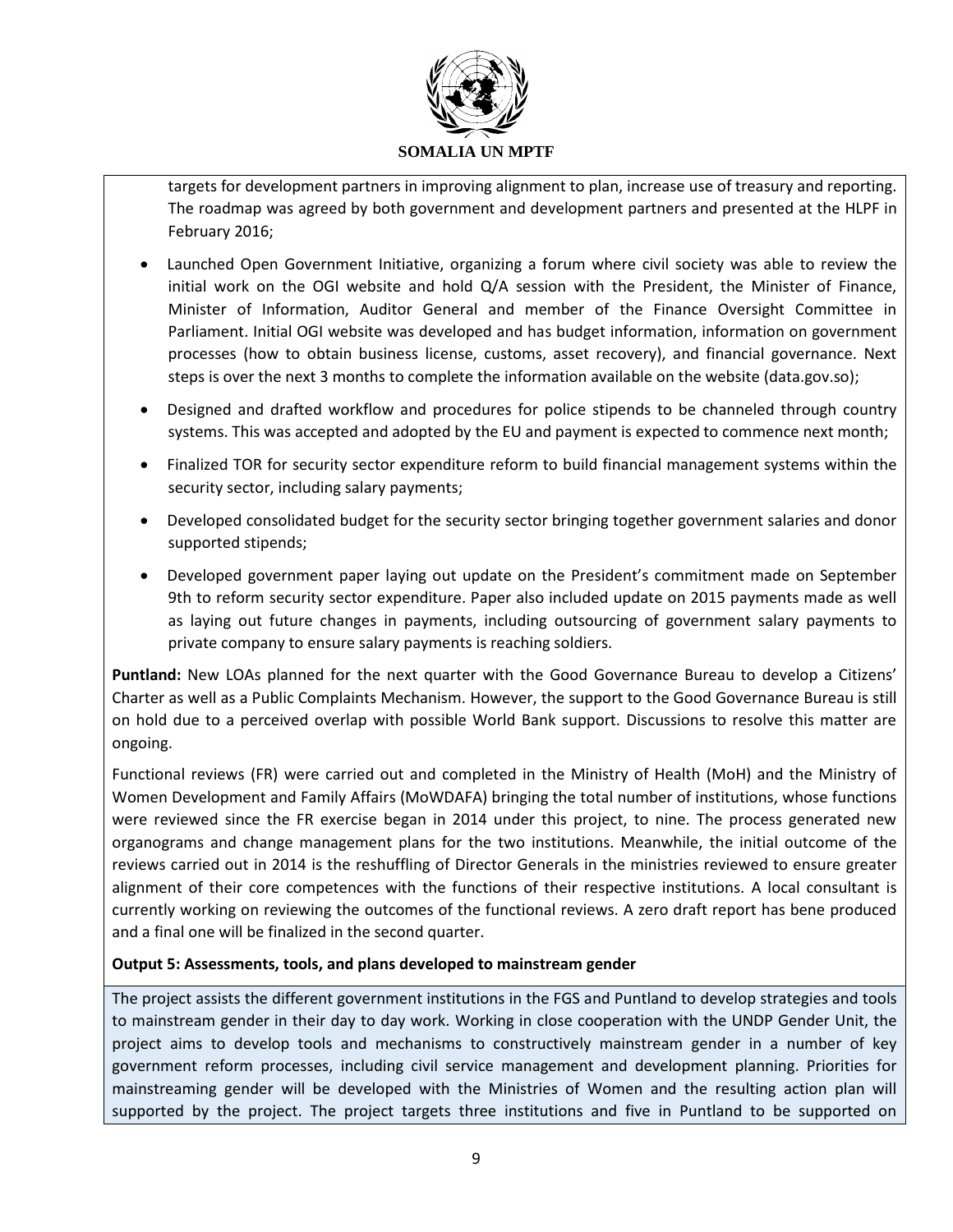

mainstreaming gender in the civil service. Furthermore, the project aims to train ten people at both the Federal and Puntland levels on gender mainstreaming in the civil service. A number of actions including the introduction of gender sensitive budgeting will be explored; gender sensitive legal and policy analysis and the development of gender sensitive legal and policy development. These activities were not carried out in the reporting period.

**Federal:** The detailed discussions with the Ministry of Women and Human Rights Development (MOWHRD are well advanced and expected to lead to conclusion early in the 2<sup>nd</sup> quarter with the signatory of a new LoA. The following areas will be supported by the SIP project:

- Development of standards for appropriate gender-sensitive legal and policy development
- Development of dedicated standards for gender-sensitive policy and regulatory arrangements in civil service management in close cooperation with the Ministry of Labor and the Civil Service Commission,
- Development and implementation of gender standards in the context of the National Development Plan in close cooperation with the Ministry of Planning and International Cooperation
- Introduction of gender-sensitive budgeting.

**Puntland:** Discussions between the project and the Ministry of Women Development and Family Affairs are at an advanced stage in signing a new Letter of Agreement which should see funds provided to the Ministry for an international expert on gender who will assist in drafting a National Gender Toolkit as well carry out consultations with government officials meant to canvass views on mainstreaming gender in the public service. Project implementation should commence in the second quarter.

**Output 6: Guidance to undertake Development Planning, M&E and Aid Coordination including reporting developed.**

While, the Puntland Government has established planning arrangements and the project supports further strengthening of those arrangements, the Federal Government had not developed a National Development Plan since the eighties of the last century. The project supports the Federal Government developing the new National Development Plan.

The M&E and statistics arrangements in both government require substantial strengthening to allow appropriate follow-up on plans and their implementation and provide a suitable evidence base for policy debate and decision-making.

### The Aid coordination structures exist both on Federal and Puntland level but require further strengthening.

The MOPIC at the FGS level is in charge of coordinating the drafting of the National Development Plan. The chronology below lists the activities carried out so far in support of the drafting of the National Development Plan. The project provide logistical, financial as well as consultancy support.

### **MOPIC FGS:**

- **6 January 2016: Mogadishu, Somalia – Launch of the Sustainable Development Goals.**
- **14 January 2016: Mogadishu, Somalia: NDP Approaches Training for Planning Departments in the FGS Ministries.** With support from UNDP's Capacity Development Program a three day training for MOPIC staff members was carried out by an international consultant. Attending the same meeting, UNDP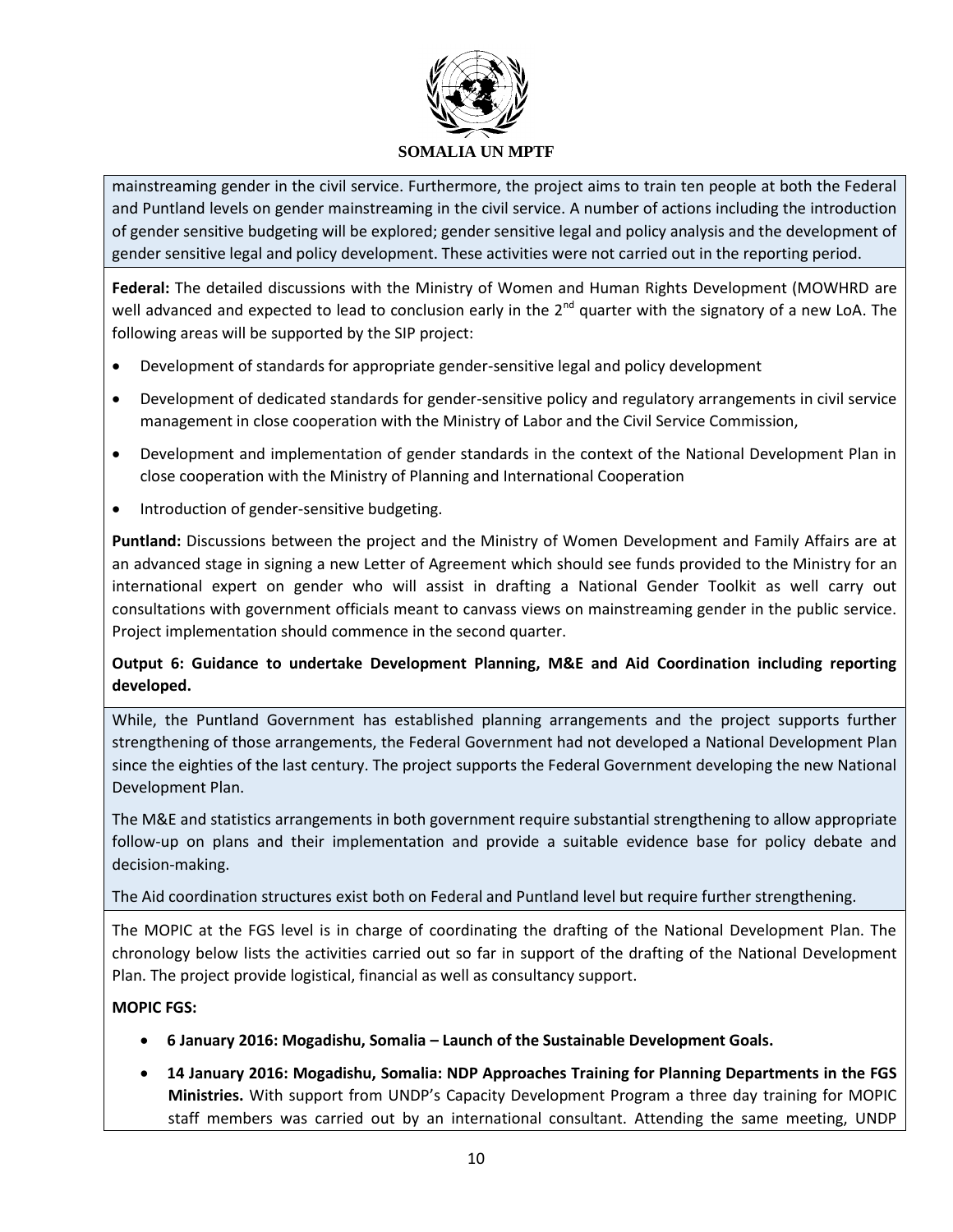

Country Director; Mr. George Conway noted that *"the workshop was vital for planning departments in the FGS for them to be able to initiate the design and complete the NDP at the same prioritizing Somali peoples' interests".* This training was also important as it gave the FGS Ministry of Planning staff background information on how to engage citizens and stakeholders during the countrywide consultations.

- Several trainings for MOPIC Staff; the Planning Directors and of all the FGS Line Ministries were carried out between February and March 2016 by Dr. Hashim Ali, the UNDP supported international consultant on the National Development Plan. These trainings were useful in knowledge sharing on the NDP; related data collection, Monitoring and Evaluation processes; how the NDP will assist Somalia in poverty reduction and a whole host of other related issues. The reports for these trainings are on file with the project.
- **19 – 22 January 2016: Puntland NDP Consultations:** The inaugural NDP Consultations were successfully carried out in Puntland State's Capital of Garowe. H.E Minister of FGS MOPIC, Aynte gave the opening remarks.
- **6 – 8 February 2016: Jubaland NDP Consultations, Kismayo:** The delegates and other stakeholders who attended the consultative meetings were divided into six groups representing the selected six priority areas which are: Social; Productive; Infrastructure; Economic; Communication and Governance and Security. This process allowed for further technical discussions which input was also captured and relayed to the FGS MOPIC team in charge of drafting the NDP.
- **17 February 2016: Mogadishu. Planning Directors Workshop:** Starting on 17 February, a two day workshop on the NDP was held in Mogadishu and hosted by the FGS MOPIC to share knowledge and information with the DGS and also gather views from them on how to gather data from the different Ministries and other stakeholders.
- **6- 8 March 2016: Interim South West Administration, Baidoa: NDP Consultations**: From 6 8 March NDP consultations were held in Baidoa led by the FGS MOPIC's Deputy Minister. H.E Abdulahi Sheikh. In a show of political support and clear expression of the endorsement of this process Planning Ministers from Jubaland and Galmudug as well as representatives from the Puntland State MOPIC were represented at the consultations.
- **9 March 2016: VIP Amisom, Mogadishu: Rethinking Measurement and Results Management – M&E Framework for the NDP:** With technical and logistical support from UNDP's Capacity Development Program and the UN Resident Coordinator's Office, FGS MOPIC organized an inaugural meeting for all the FGS Ministries; key UN organizations such as UN Women; World Food Program; UNSOM Human Rights Section and international consultants to deliberate on the need for establishing a Monitoring and Evaluation Framework for the NDP.
- **9 March 2016:** NDP Consultations held in Baidoa for the Interim South West Administration.
- **16 March 2016:** The NDP Consultations for Banadir, Middle Shabelle and Hiraan were combined and held in Mogadishu with support from the project.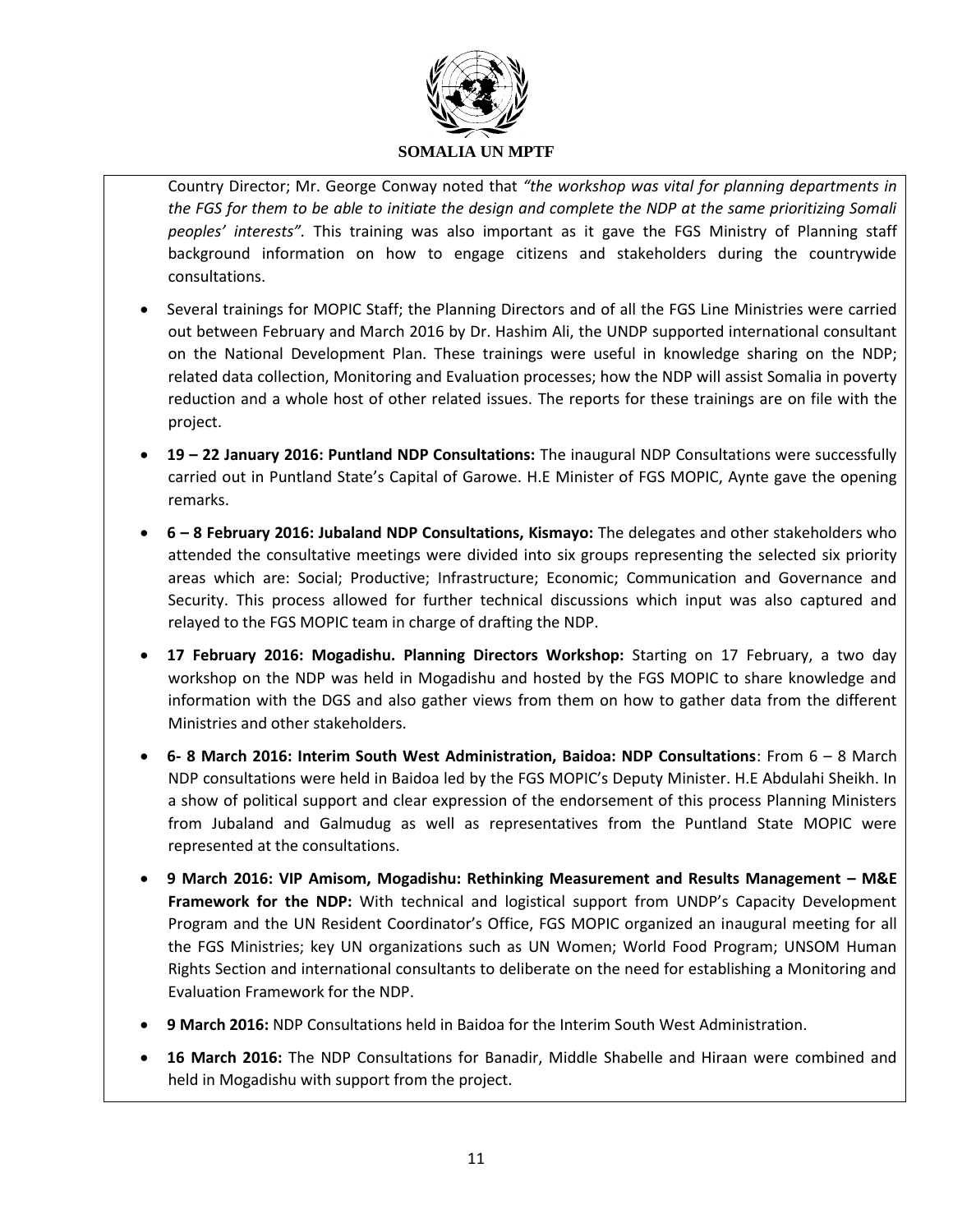

- **23 March 2016:** The NDP consultations for Adaado for the Galmudug Interim Administration.
- **27 March 2016:** MOPIC though support from the project hosted the FGS Director Generals' monthly meeting on the progress on the National Development Plan

**Aid Coordination:** The Aid Coordination Unit (ACU) at the Office of the Prime Minister continued to perform its duties in support to the functioning of the New Deal aid coordination structure and engagement of multiple stakeholders in the implementation of the Somali Compact.

During the first quarter in 2016, the ACU coordinated with other institutions in the FGS and followed up on the High Level Partnership Forum meeting held in Istanbul on 23-24 February 2016. The ACU as the secretariat for the SDRF hosted 1 SDRF Steering Committee meeting in the reporting period. Furthermore, 9 PSG Working Group meetings were coordinated by the ACU in the reporting period. The ACU also assumed secretariat duties for the reactivated New Deal Committee.

The ACU, in collaboration with different CSOs and UNDP, organized a workshop on Civil Society engagement in the New Deal. This workshop followed up a series of regional civil society consultations held in Puntland, Galmudug, South-West State, Jubaland and Banadir in late 2015. The workshop aimed at promoting reflection amongst the Somali civil society on how to ensure a more inclusive implementation of the New Deal, improve civil society-State collaboration and define the role of civil society in this process. This Forum brings together the PSG lead Ministers and is chaired by the Deputy Prime Minister of the FGS.

In response to the expected outputs in the project document, the ACU managed to finalize the aid flow analysis for 2015, a process which begun in 2015.

In support of the National Development process, an international consultant was recruited and started work to develop the aid coordination and management component of the National Development Plan. The consultant is working closely with MOPIC, ACU and the Ministry of Finance, and has held consultations with different ministries, donors and UN agencies. The consultant is expected to finish the work in the next quarter.

### **Puntland:**

- The Second Five Year Development Plan is under review to harmonize the plans.
- The project also supported the annual retreat of the government of Puntland, it was intended to facilitate performance review of 2015 work plans of all Puntland Government institutions and vet their respective annual work plans for 2016.
- The project facilitated the development of an Aid Coordination mechanism to better coordinate all the aid inflow into the state through the Puntland Development Forum established on 31 December 2015. It is important to note that senior government officials from Puntland have been attending all the National Development Plan consultative meetings held in various states and in Mogadishu through support from the project. The participation of the government officers while important also cements the unity and collaborative efforts that are needed to come up with a coherent NDP.

### **Output 7: Project management and implementation arrangement is established. And ensure appropriate project implementation**

This output reports on management activities carried out in the project by both the UNDP and project implementing partners to ensure high level implementation and project management. It looks at the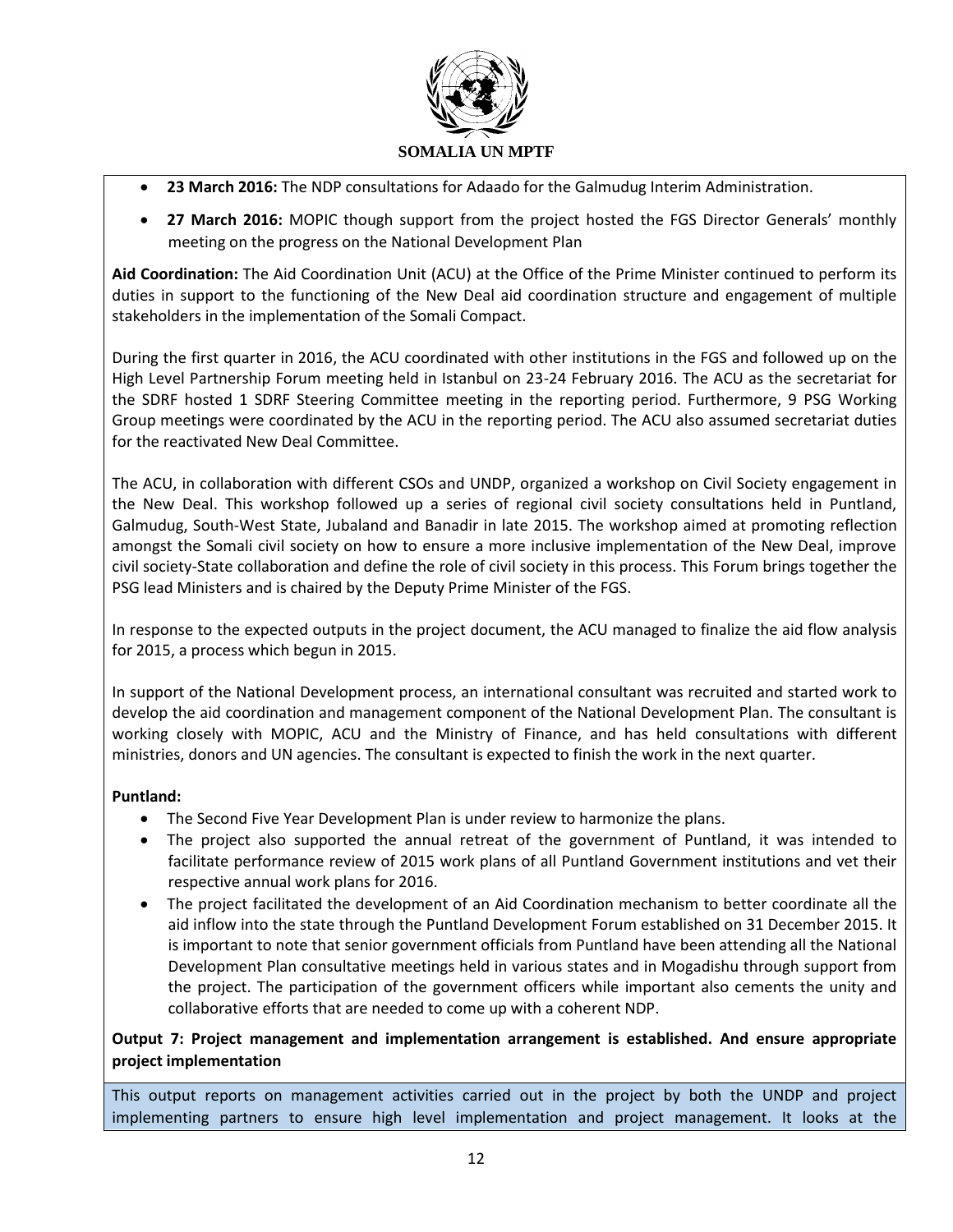

interactions at the Project Board level which oversees and reviews implementation of projects in both locations. Two project board meetings are supposed to be held in each year. The projects targets four reports generated periodically. Finally the outputs tracks the number of staff recruited to ensure that the project is implemented by capable and a full staff complement.

**The project management consists of two teams (one on Mogadishu and one in Puntland) and is supported by the Capacity Development Programme team which operates both from Nairobi and Mogadishu.**

### **Mogadishu:**

- Following the departure of the previous team leader, the new Team leader for the Federal project is on board as of January, 2016. The team in Mogadishu is now complete.
- The project held its first Project Steering Committee meeting in Mogadishu on 9 February 2016. The meeting was chaired by the Deputy Prime Minister H.E. Mohammed Arteh and was attended by senior government officials from the Office of the Prime Minister, representatives of the World Bank and Danish Embassy as well as the UNDP Country Director and Capacity Development Programme Manager. The Steering Committee endorsed the 2015 project report, the (zero draft Annual Work plan 2016, the amendment to include the support to the policy units of the Office of the President and the Office of the Prime Minister as well as resolutions concerning the signatory of amendments and annual work plans. A second meeting planned for March, unfortunately was not convened.

### **Puntland:**

- Project board meeting was held on 28 March 2016 where the steering committees discussed and agreed on the achievements of the quarter and approved the work plan for 2016.
- Towards the end of the quarter, the project team leader resigned and will not be replaced. The senior project specialist will assume the lead role and the Capacity Development M&E Specialist will be relocated to Garowe to support overall project implementation and management.

#### **Other Key Achievements**

- **Puntland:** Two functional reviews completed in the reporting period and validated by senior management for the Ministry of Health and Ministry of Women Development and Family Affairs bringing the total FRs for public institutions since 2014 to 9.
- **FGS:** An Interim Macro Economic Technical Working Group was set up in Mogadishu on 16 January 2016 to coordinate the work of the Min of Finance, MOPIC, Central Bank of Somalia and Minis of Commerce and Trade with respect to collating national statistics on BOP; finance and external debt for the NDP.

### **Peacebuilding impact**

N/A

### **Looking ahead**

 **Federal and Puntland Drafting of the National Development Plan:** This exercise will continue and the first draft is expected to be launched by July 2016. In the same vein, Puntland will finalize the Review of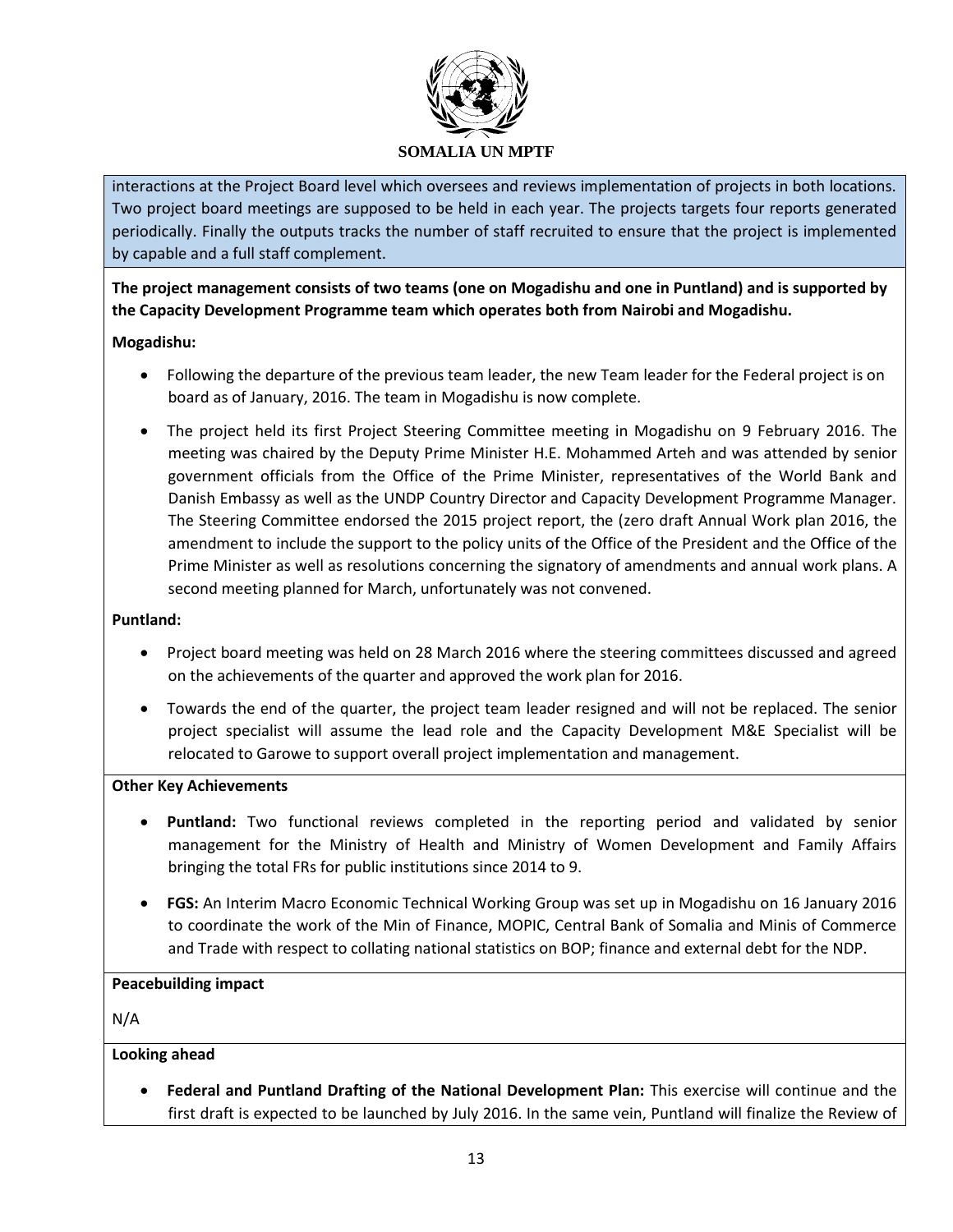

the Second Five Year Development Plan to align with the NDP.

- **Federal and Puntland:** continuation of the review of the Civil Service Laws and development of the implementation regulations. Possible passage of the Civil Service Law #11 into law in the FGS.
- **Federal and Puntland:** Support to further develop and finalize the Gender Mainstreaming Toolkit will with the Ministries in charge of gender.
- **Puntland:** Development of a Citizens Charter and Public Complaints Mechanism.
- **Puntland:** Finalization of the Functional Review reports for the Ministry of Women Development and Family Affairs and the Ministry of Health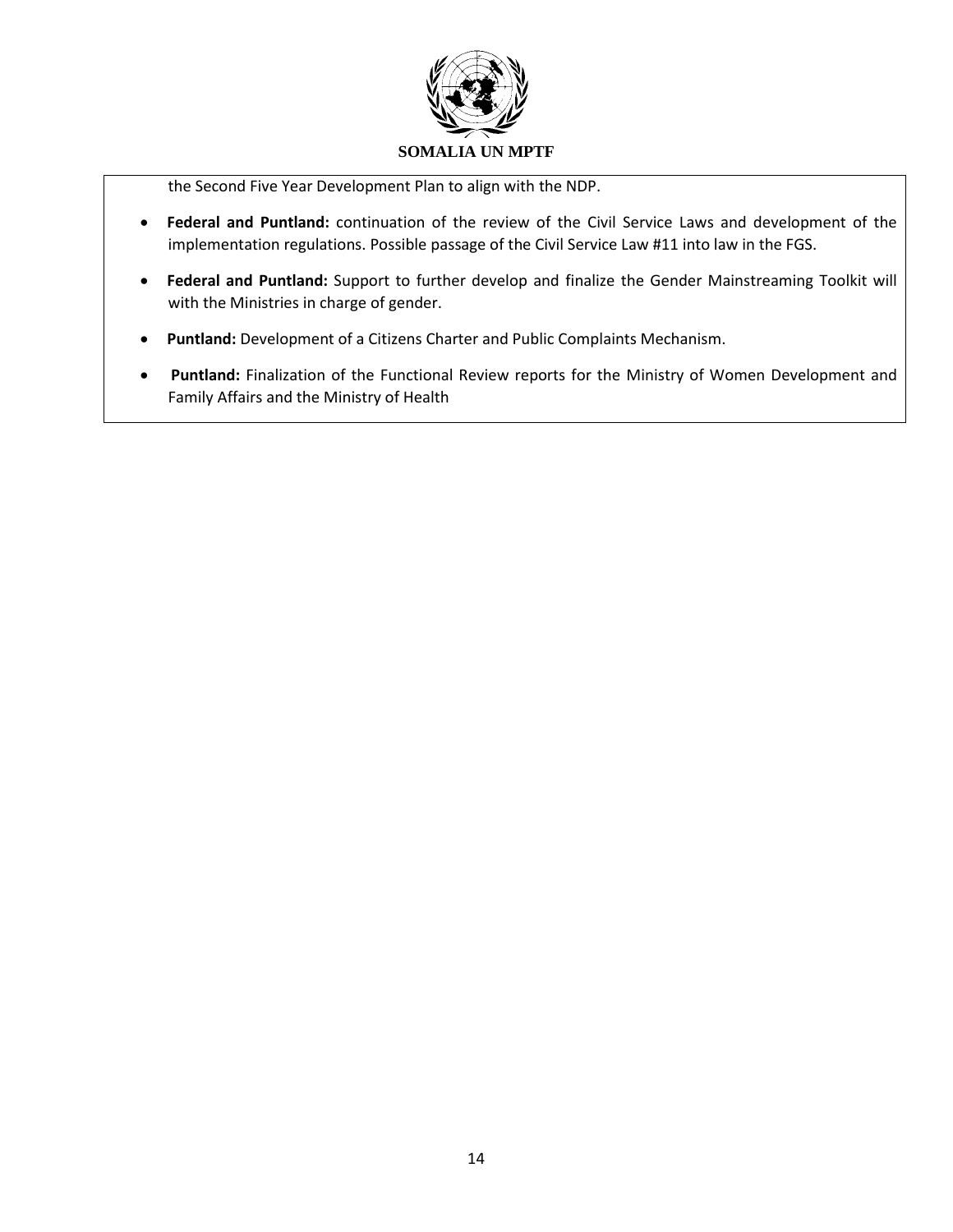

### **ANNEX 1: RISK MANAGEMENT**

| Type of Risk <sup>4</sup>                           | <b>Description of Risk</b>                                                                                                                                                                                                                                                                                                                                                                                                                                                                                                                       | <b>Mitigating Measures</b>                                                                                                                                                                                                                                                                                                                                                                                                                                                                                                                                                                                                                                    |
|-----------------------------------------------------|--------------------------------------------------------------------------------------------------------------------------------------------------------------------------------------------------------------------------------------------------------------------------------------------------------------------------------------------------------------------------------------------------------------------------------------------------------------------------------------------------------------------------------------------------|---------------------------------------------------------------------------------------------------------------------------------------------------------------------------------------------------------------------------------------------------------------------------------------------------------------------------------------------------------------------------------------------------------------------------------------------------------------------------------------------------------------------------------------------------------------------------------------------------------------------------------------------------------------|
| <b>Financial</b>                                    |                                                                                                                                                                                                                                                                                                                                                                                                                                                                                                                                                  |                                                                                                                                                                                                                                                                                                                                                                                                                                                                                                                                                                                                                                                               |
| Risk assessment as per<br>Pro Doc                   | Limited capacity of partners to comply with appropriate finance and<br>procurement policies and procedures in managing, tracking and<br>reporting on expenditures.                                                                                                                                                                                                                                                                                                                                                                               | HACT Assessments are carried out on each and every partner and<br>UNDP Finance procedures are observed for all transactions. Trainings<br>for partner staff members are also implemented                                                                                                                                                                                                                                                                                                                                                                                                                                                                      |
| <b>Risk reporting for</b><br>January to March 2016: | No risks encountered during the reporting period.                                                                                                                                                                                                                                                                                                                                                                                                                                                                                                | ALL: Mogadishu and Puntland: The project is under the financial<br>control of an International Project Management Specialist in charge of<br>the day to day financial accounting for the two projects.                                                                                                                                                                                                                                                                                                                                                                                                                                                        |
| <b>Operational</b>                                  |                                                                                                                                                                                                                                                                                                                                                                                                                                                                                                                                                  |                                                                                                                                                                                                                                                                                                                                                                                                                                                                                                                                                                                                                                                               |
| Risk assessment as per<br>Pro Doc                   | Delay in recruitment of project management and international and<br>national full time technical staff                                                                                                                                                                                                                                                                                                                                                                                                                                           | Recruitment will be planned well in advance, and engaging HR<br>contractors will be explored to ensure timely deployment of required<br>staff- both national and international.<br>All the staff required for the entire project will be assessed in advance,<br>and a special recruitment drive will be conducted to attract better and<br>required talents, and deployed.                                                                                                                                                                                                                                                                                   |
| <b>Risk reporting for</b><br>January to March 2016: | All: Mogadishu and Puntland: Suspension of services by CTG which<br>meant that no new contracts could be signed for either local or<br>international consultants.<br>ii) FGS: Logistical problems: such as visa approvals for meetings to be<br>held in Kenya prove to be challenging in certain instances. For example,<br>the SIP project tried to organize a Civil service law review meeting in<br>Nairobi, Kenya, however all the 8 Somali nationals and one project staff<br>member were denied visas which led to the cancellation of the | All: Mogadishu and Puntland: This had not been anticipated and in<br>reality it should have been. Efforts are being made at senior<br>management level to reinstate the services after all outstanding issues<br>between UNDP and CTG have been resolved. In the meantime the<br>projects will continue with extensions for the existing contracts.<br>ii) FGS: Logistical problems: In future, several options will be put on<br>the table for consideration such that if one especially the Nairobi one<br>fails the meetings can be transferred to a regional country such as<br>Ethiopia and Uganda subject to resource availability and other logistical |

4 Environmental; Financial; Operational; Organizational; Political; Regulatory; Security; Strategic; Other.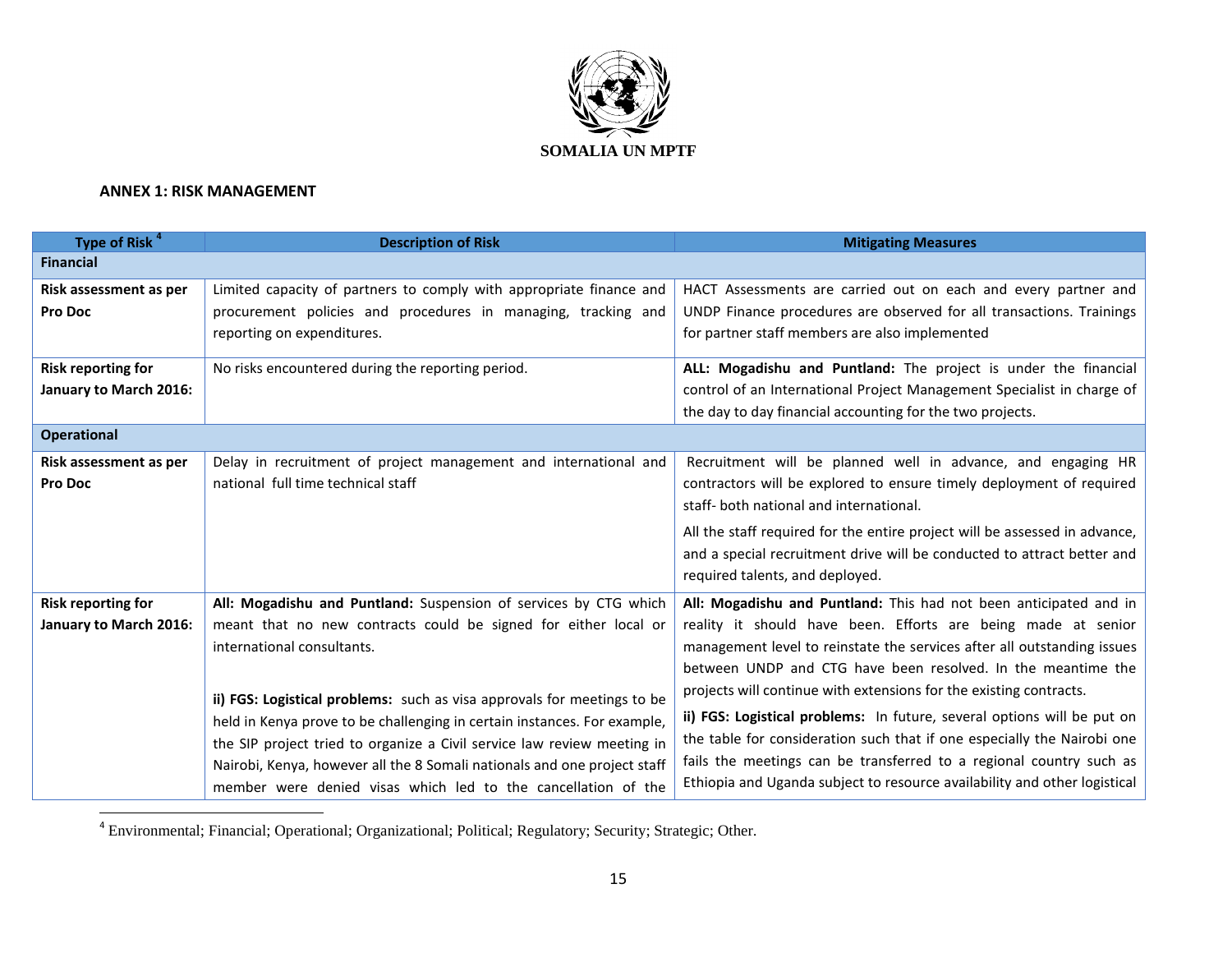

|                                                     | meeting.                                                       | arrangements.                                                                                                                                                                                                                                                                                                                                                                                                                                                                                                                                                                                                                                                                                                                 |
|-----------------------------------------------------|----------------------------------------------------------------|-------------------------------------------------------------------------------------------------------------------------------------------------------------------------------------------------------------------------------------------------------------------------------------------------------------------------------------------------------------------------------------------------------------------------------------------------------------------------------------------------------------------------------------------------------------------------------------------------------------------------------------------------------------------------------------------------------------------------------|
| Organizational                                      |                                                                |                                                                                                                                                                                                                                                                                                                                                                                                                                                                                                                                                                                                                                                                                                                               |
| Risk assessment as per<br><b>Pro Doc</b>            | Lack of agreement on coordination and cooperation arrangements | The Steering Committee and the Component Boards will address<br>emerging issues and evolving circumstances and may proceed with<br>amendments to project work plans or operating processes to allow an<br>appropriate response.                                                                                                                                                                                                                                                                                                                                                                                                                                                                                               |
| <b>Risk reporting for</b><br>January to March 2016: | No risk encountered in the reporting period.                   | ALL: Mogadishu and Puntland: Delays which were experienced in 2015<br>in signing agreements with some institutions in Puntland such as the<br>Good Governance Bureau and the Ministry of Labor and Youth Services<br>and the Ministry of Women Development and Family Affairs have been<br>reviewed, however the Letters of Agreements have not yet been signed<br>delaying the implementation of planned activities in the approved<br>project document. New LOAs have been proposed and they will be<br>tabled for approval in the second quarter.<br>Puntland: In addition, regular project board meetings and participatory<br>methodologies in project implementation have been a key strategy to<br>mitigate this risk. |
| <b>Political</b>                                    |                                                                |                                                                                                                                                                                                                                                                                                                                                                                                                                                                                                                                                                                                                                                                                                                               |
| Risk assessment as per<br><b>Pro Doc</b>            | Change of Ministers and Senior staff in the Ministries.        | Recent history has shown that on Federal level the government<br>changes regularly and the impact is high. The situation in Puntland is<br>more stable. Broad involvement of senior staff in the Ministries<br>improves understanding, agreements and reduces the dependency of<br>the project on a limited number of staff.                                                                                                                                                                                                                                                                                                                                                                                                  |
| <b>Risk reporting for</b><br>January to March 2016: | No Risks encountered during the reporting.                     |                                                                                                                                                                                                                                                                                                                                                                                                                                                                                                                                                                                                                                                                                                                               |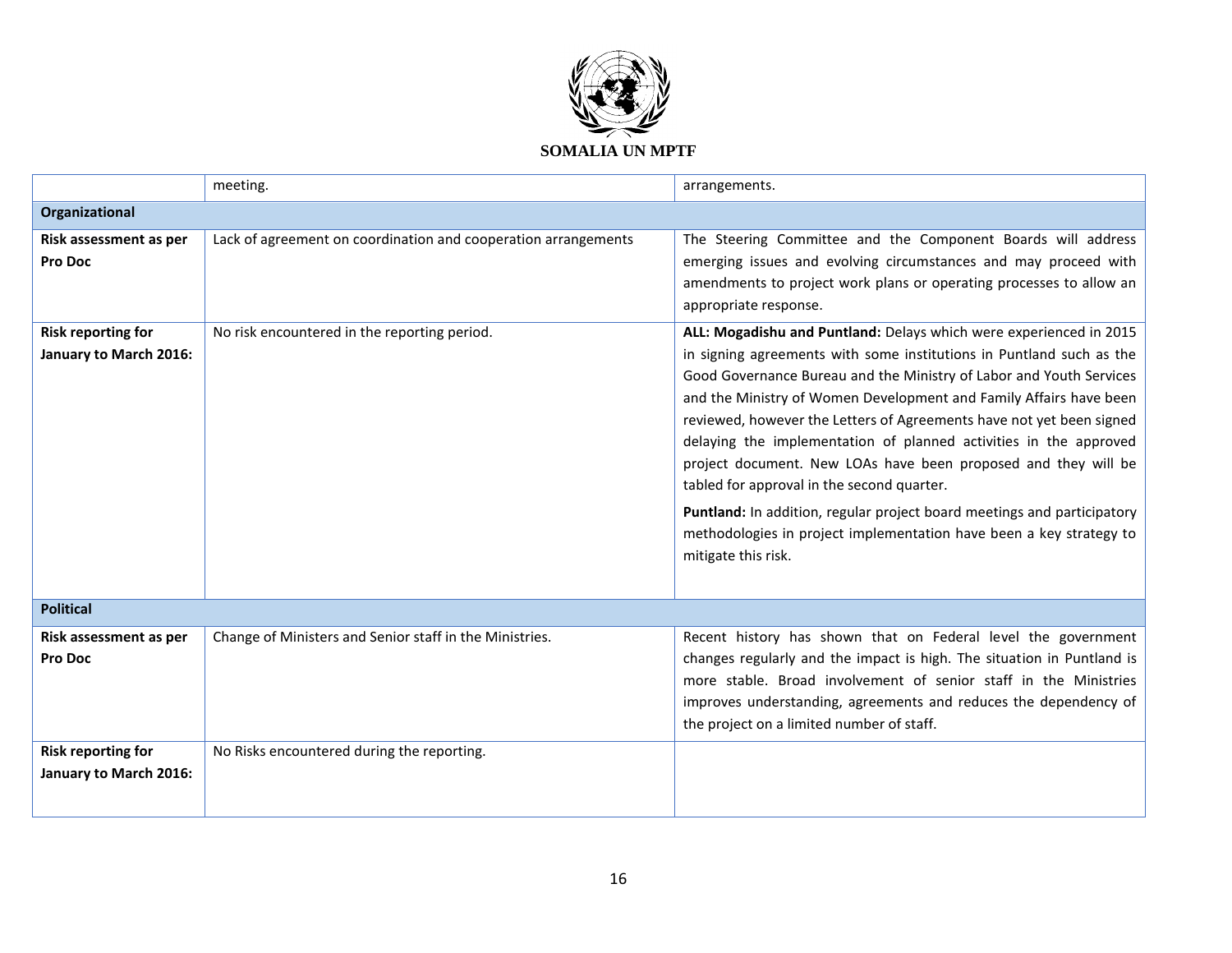

| <b>Regulatory</b>         |                                                                        |                                                                          |
|---------------------------|------------------------------------------------------------------------|--------------------------------------------------------------------------|
| Risk assessment as per    | Absence of clear regulatory frameworks                                 | Establishment of sound networks on the different levels of               |
| <b>Pro Doc</b>            |                                                                        | implementation and oversight to ensure appropriate flows of              |
|                           |                                                                        | information and review of relevance and 'best fit' of the project with   |
|                           |                                                                        | on the ground realities                                                  |
| <b>Risk reporting for</b> | No Risks encountered during the reporting.                             |                                                                          |
| January to March 2016:    |                                                                        |                                                                          |
| <b>Security</b>           |                                                                        |                                                                          |
| Risk assessment as per    | Serious deterioration of the security situation.                       | The situation is closely monitored, and instructions by DSS are          |
| <b>Pro Doc</b>            |                                                                        | followed.                                                                |
| <b>Risk reporting for</b> | There were no major security incidents related to the Project's        | FGS: The project has tried in certain instance to host meetings for      |
| January to March 2016:    | activities in both Mogadishu and Garowe.                               | government officials at the protected Mogadishu International Airport    |
|                           | Impeding security situation in Mogadishu: Work on the civil service    | to ensure their participation as well as other international             |
|                           | law reform and other processes has been delayed at times because of    | stakeholders.                                                            |
|                           | the intermittent security situation. There are a number of times when  | A new proposal to host meetings outside Somalia is becoming a more       |
|                           | meetings have been scheduled only to be cancelled because of security  | favorable option with Kenya not being the only option in the East Africa |
|                           | threats. Other mitigation measures that have been adopted in the       | region.                                                                  |
|                           | course of the reporting have not worked to satisfaction. For example,  |                                                                          |
|                           | an attempt to host meetings with government officials at the protected | Puntland: Adherence to UN security advice and employing flexible         |
|                           | MIA have at times been abandoned after government officials from       | working arrangements, including remote support of IPs to implement       |
|                           | Somalia have been denied entry or subjected to searches that           | project activities through LOAs. The security level for Puntland has     |
|                           | reportedly say are intrusive. Thus a dilemma created is that in        | since been reviewed to PC2 which means that programming can              |
|                           | Mogadishu oftentimes Somali government officials cannot visit the MIA  | continue without interference albeit taking all necessary precautions as |
|                           | where the UN is based and international staff from the UN is also at   | dictated by UNDSS.                                                       |
|                           | times unable to leave the MIA to attend scheduled meetings at the      |                                                                          |
|                           | government offices.                                                    |                                                                          |
|                           | Puntland: The heightened security situation in mid-March 2016 when     |                                                                          |
|                           | Al Shabaab militants made an incursion into Puntland caused alarm      |                                                                          |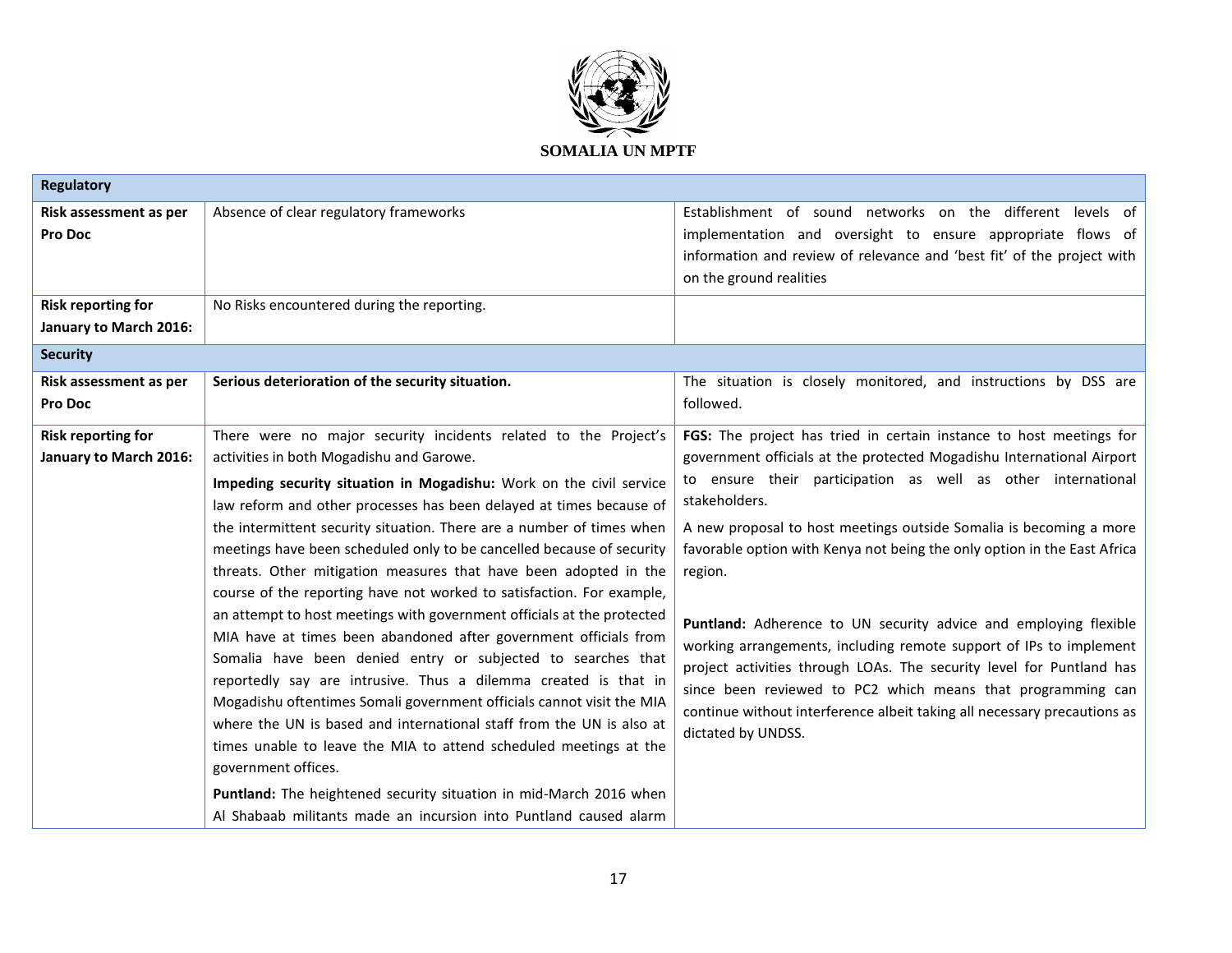

|                                                     | which caused the closure of Conoco Air strip as a precautionary<br>measure and the lifting of the security level from PC2 to PC1. |                                                                                                                                                                                                                                                                                                                                                                                                      |
|-----------------------------------------------------|-----------------------------------------------------------------------------------------------------------------------------------|------------------------------------------------------------------------------------------------------------------------------------------------------------------------------------------------------------------------------------------------------------------------------------------------------------------------------------------------------------------------------------------------------|
| <b>Strategic</b>                                    |                                                                                                                                   |                                                                                                                                                                                                                                                                                                                                                                                                      |
| Risk assessment as per<br><b>Pro Doc</b>            | Absence of qualified consultants to implement the assignments                                                                     | UNDP uses its rosters for the present assignment as well as a<br>recruitment company. The combined resources make it unlikely that<br>suitable consultants cannot be located. The internal UNDP recruitment<br>mechanisms will be deployed and external recruitment capacity will be<br>engaged to mitigate this risk further.<br>Close communication and involvement of the partners in the process |
| <b>Risk reporting for</b><br>January to March 2016: | No risks encountered during the reporting period.                                                                                 | will avoid misunderstanding and undue expectations.<br>ALL: Mogadishu and Puntland: The main strategy is to retain<br>consultants who have executed their initial assignments effectively.<br>This is to ensure continuity in the implementation of project activities<br>with the added value of avoiding the long learning curve that often<br>comes with new consultants                          |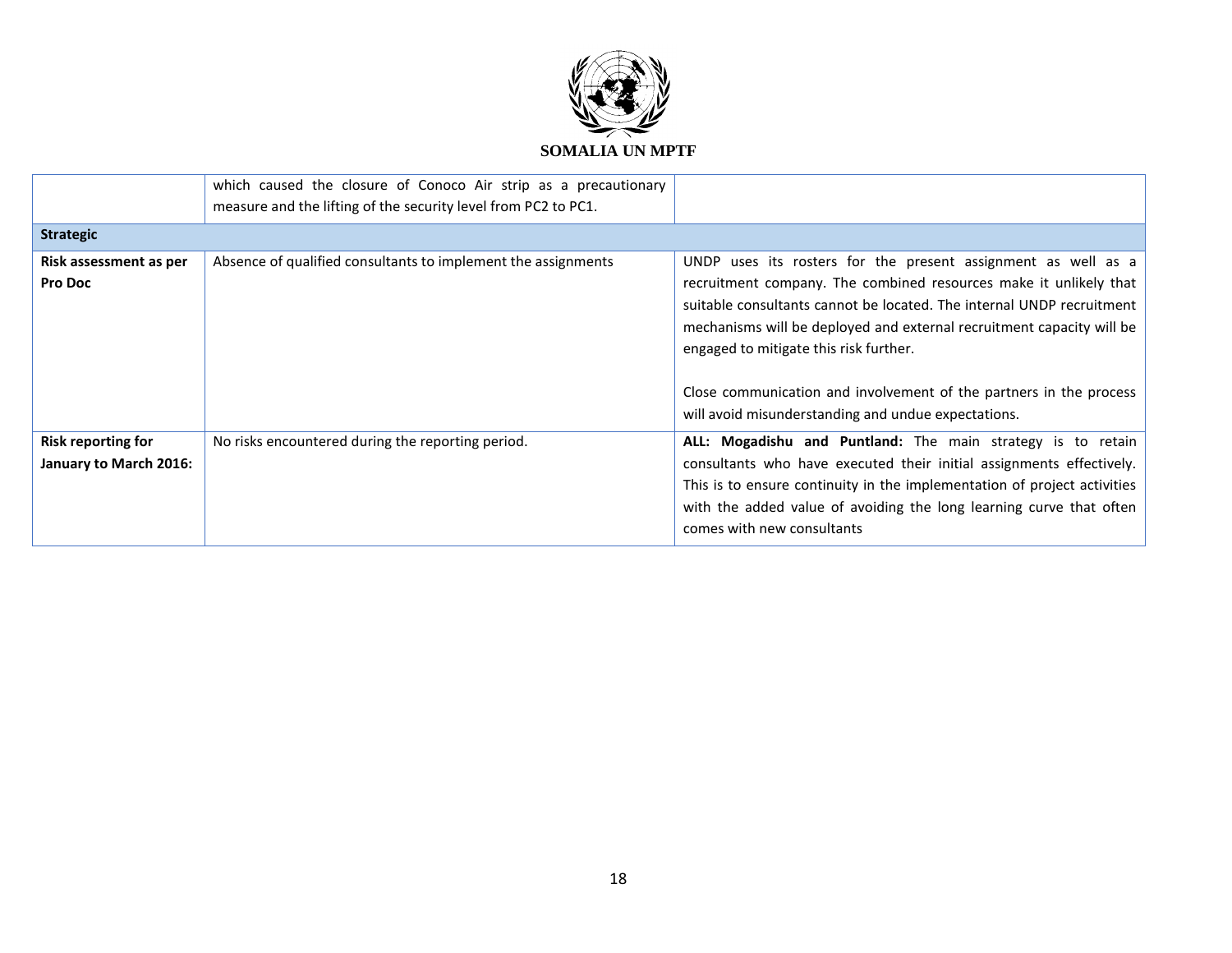

#### **ANNEX 2: MONITORING AND OVERSIGHT ACTIVITIES**

| <b>Monitoring Activity</b>                       | <b>Date</b>                                           | <b>Description &amp; Comments</b>                                                                                                                                                                                                                                                                                     | <b>Key Findings / Recommendations</b>                                                                                                                                                                                                                                                                                                                                                                                                                                                                                                                                                                                                 |  |  |
|--------------------------------------------------|-------------------------------------------------------|-----------------------------------------------------------------------------------------------------------------------------------------------------------------------------------------------------------------------------------------------------------------------------------------------------------------------|---------------------------------------------------------------------------------------------------------------------------------------------------------------------------------------------------------------------------------------------------------------------------------------------------------------------------------------------------------------------------------------------------------------------------------------------------------------------------------------------------------------------------------------------------------------------------------------------------------------------------------------|--|--|
| <b>Project Board Meeting</b>                     | 28 March 16                                           | Quarterly Project Board Meeting chaired by<br>the Head of Area Office and the Minister of<br>Planning and International Cooperation as co-<br>chairs.                                                                                                                                                                 | Puntland: The achievements for October -Dec 2015 were agreed and<br>appreciated. The meeting also endorsed the 2016 Project Annual<br>Work Plan.                                                                                                                                                                                                                                                                                                                                                                                                                                                                                      |  |  |
|                                                  | 9 February<br>2016                                    | First Project Steering Committee meeting in<br>Mogadishu on February 9th.                                                                                                                                                                                                                                             | FGS: The meeting was chaired by the Deputy Prime Minister H.E.<br>Mohammed Arteh and attended by the Office of the Prime Minister,<br>representatives of the World Bank and Danish Embassy as well as the<br>UNDP Country Director and Capacity Development Programme<br>Manager. The Steering Committee received and deliberated on the<br>annual project report. Overall, members were satisfied with the<br>progress made by project. The committee received and considered<br>one amendment to the Project Document to add support to the<br>Policy Units of the Office of the President and the Office of the Prime<br>Minister. |  |  |
| <b>Third Party Monitoring</b><br><b>Exercise</b> | January 2016 <sup>5</sup><br>(report release<br>date) | An evaluation exercise was carried out by a<br>private company contracted by UNDP to<br>verify activities supported by the project in<br>late December 2015. The company IBTCI<br>conducted a verification on the FGS Ministry<br>of Planning and International Cooperation<br>local Technical Advisor on Statistics. | <b>FGS:</b> The findings are:<br>The scope of work for the Statistician was clear and the expertise<br>$\bullet$<br>was noted as welcome by MOPIC staff members who work in the<br>Statistics Unit.<br>The Statistician was judged as knowledgeable and well<br>$\bullet$<br>experienced by his peers and he provided useful trainings for<br>their work<br>Notable achievements were noted in areas of data collection and<br>data analysis in the Unit                                                                                                                                                                              |  |  |
|                                                  | January 2016<br>(report release<br>date)              | An evaluation exercise was carried out by a<br>private company IBTCI contracted by DfID to<br>verify activities supported by the project in<br>Puntland for the Civil Service Institute. The CSI<br>conducted a two day Merit based Civil Service<br>Recruitment and Asset Management training                        | Puntland:<br>The evaluation noted that:<br>The venue the (Civil Service Institute Headquarters)<br>selected for the training in Garowe had been appropriate for<br>the participants.<br>The participants found that the training had been relevant to                                                                                                                                                                                                                                                                                                                                                                                 |  |  |

 5 The IBTCI Third Party Monitoring is on file with the project and can be made available upon request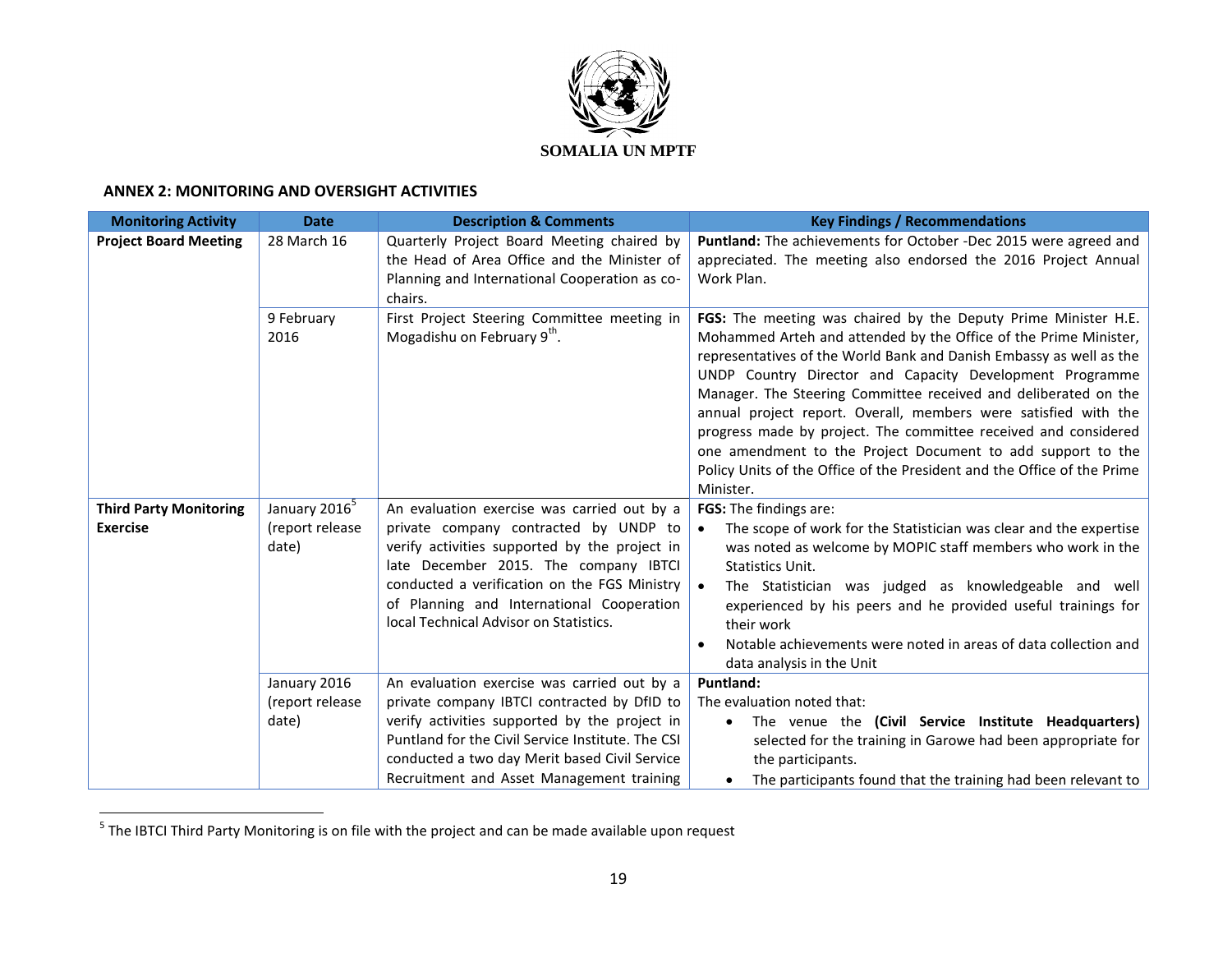

|                                |               | for its members in Garowe.                                                                                                                                                                                                                                                                                                                                                                        | their need as government employees.<br>The interviewees also noted that the foreign facilitator was<br>knowledgeable but expressed views that a Somali speaking<br>facilitator would have been more preferable.<br>Overall the participants were satisfied by the interactive                                                                                           |
|--------------------------------|---------------|---------------------------------------------------------------------------------------------------------------------------------------------------------------------------------------------------------------------------------------------------------------------------------------------------------------------------------------------------------------------------------------------------|-------------------------------------------------------------------------------------------------------------------------------------------------------------------------------------------------------------------------------------------------------------------------------------------------------------------------------------------------------------------------|
| <b>Engineering site visit.</b> | February 2016 | A site visit was conducted at Villa Somalia to<br>evaluate the extent of the damage caused to<br>the Office of the Prime Minister when a bomb<br>explosion hit a local hotel in Mogadishu. The<br>explosion caused damages to the windows<br>and walls at the offices in Villa Somalia and<br>these need to be repaired and replaced in<br>some instances.                                        | engagements in the training.<br><b>FGS:</b><br>The visit was conducted by the UNDP Resident Engineers who<br>assessed the extent of the damages and recommended the<br>replacement of windows and repair to the damage on the walls. This<br>work was carried out with support from the project.                                                                        |
| Project Follow up<br>meetings  | 9 March 2016  | A meeting was held between the FGS Minister<br>of Labor and Social Affairs and his team as<br>well as the SIP Project Manager and his team<br>to hold a briefing le by the International<br>Consultant on Civil Service law Review. The<br>meeting was to update the Minister on the<br>progress made with the review of Civil Service<br>Law #11 and to discuss ways to expedite the<br>process. | FGS:<br>Discussions at the meeting were cordial and the Minister was briefed<br>on the progress with the legislation. It was noted that the draft<br>legislation no awaited translation and that an Annotated Schedule of<br>Regulations supporting the Law would be drafted at a workshop<br>Nairobi attended by the Committee which had been working on the<br>draft. |